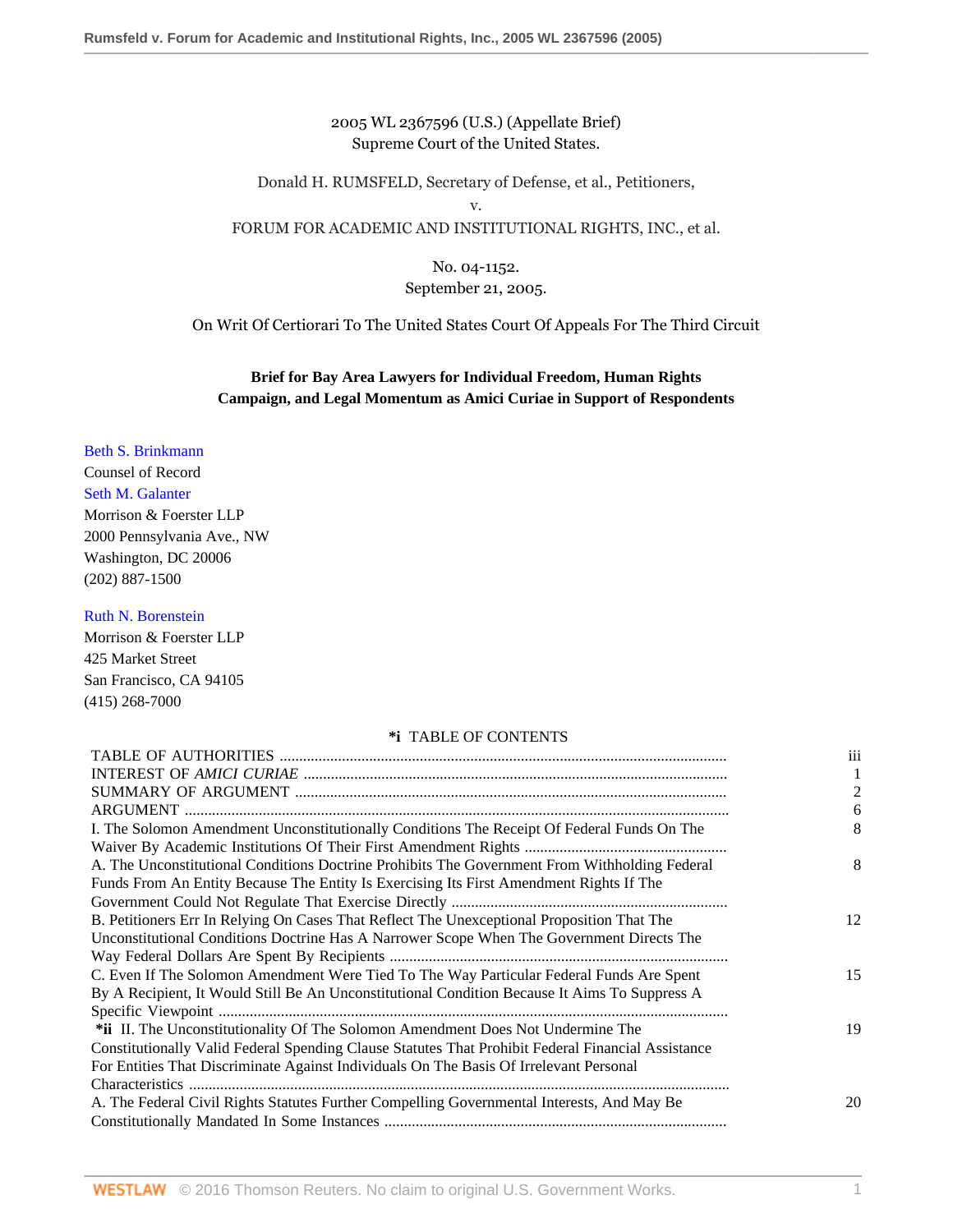| B. The Civil Rights Statutes Do Not Seek Merely To Alter The Behavior Of Fund Recipients, But   | 24 |
|-------------------------------------------------------------------------------------------------|----|
| To Protect The Rights Of All Of The Government's Taxpayers, Including Those Who Are Victims Of  |    |
|                                                                                                 |    |
| C. Discrimination, Unlike The Recruiting At Issue In This Case, Cannot Easily Be Cabined Within | 27 |
| One Program And Thus Entity-Wide Conditions Are Necessary To Further The Government's Anti-     |    |
|                                                                                                 |    |
|                                                                                                 | 30 |

## **\*iii** TABLE OF AUTHORITIES

| Cases:                                                            |                  |
|-------------------------------------------------------------------|------------------|
|                                                                   | 20               |
| Barbour v. WMATA, 374 F.3d 1161 (D.C. Cir. 2004), cert.           | 21               |
|                                                                   |                  |
|                                                                   | 11               |
| Board of Comm'rs v. Umbehr, 518 U.S. 668 (1996)                   | 9                |
| Bob Jones Univ. v. United States, 461 U.S. 574 (1983)             | 9, 22, 24, 28    |
| Boy Scouts of Am. v. Wyman, 335 F.3d 80 (2d Cir. 2003), cert.     | 22, 23           |
|                                                                   |                  |
| Cannon v. University of Chicago, 441 U.S. 677 (1979)              | 24               |
| City of Richmond v. J. A. Croson Co., 488 U.S. 469 (1989)         | 5, 22            |
| Constantine v. George Mason Univ., 411 F.3d 474 (4th Cir.         | 21               |
|                                                                   |                  |
|                                                                   | 5, 22            |
|                                                                   | 16               |
|                                                                   | 11, 12           |
| FCC v. League of Women Voters of Cal., 468 U.S. 364 (1984)        | 3, 11, 13, 14    |
| Frost & Frost Trucking Co. v. Railroad Comm'n, 271 U.S. 583       | 11               |
|                                                                   |                  |
| Gilmore v. City of Montgomery, 417 U.S. 556 (1974)                | 5, 23            |
| *iv Grove City College v. Bell, 465 U.S. 555 (1984)               | passim           |
|                                                                   | 14               |
|                                                                   | 23               |
| Jim C. v. Arkansas Dep't of Educ., 235 F.3d 1079 (8th Cir. 2000), | 21               |
|                                                                   |                  |
| Koslow v. Pennsylvania, 302 F.3d 161 (3d Cir. 2002), cert.        | 21               |
|                                                                   |                  |
|                                                                   | 20               |
| Legal Services Corp. v. Velazquez, 531 U.S. 533 (2001)            | 13               |
| Lovell v. Chandler, 303 F.3d 1039 (9th Cir. 2002), cert. denied,  | 21               |
|                                                                   |                  |
| Miller v. Texas Tech Univ. Health Scis. Ctr., No. 02-10190, 2005  | 21               |
|                                                                   |                  |
| National Endowment for the Arts v. Finley, 524 U.S. 569 (1998).   | 3, 4, 12, 15, 16 |
| Nieves-Marquez v. Puerto Rico, 353 F.3d 108 (1st Cir. 2003)       | 21               |
|                                                                   | 5, 23, 28        |
| Pennhurst State Sch. & Hosp. v. Halderman, 451 U.S. 1 (1981).     | 26               |
|                                                                   | 9                |
|                                                                   | 7                |
| Regan v. Taxation with Representation of Washington, 461 U.S.     | 9                |
|                                                                   |                  |
|                                                                   | 20               |
| *v Roberts v. United States Jaycees, 468 U.S. 609 (1984)          | 22               |
| Rosenberger v. Rector & Visitors of Univ. of Va., 515 U.S. 819    | 10               |
|                                                                   |                  |
|                                                                   | 23               |
|                                                                   | 3, 12, 13, 14    |
|                                                                   |                  |
|                                                                   |                  |
| Rutan v. Republican Party of Illinois, 497 U.S. 62 (1990)         | 3, 10<br>15      |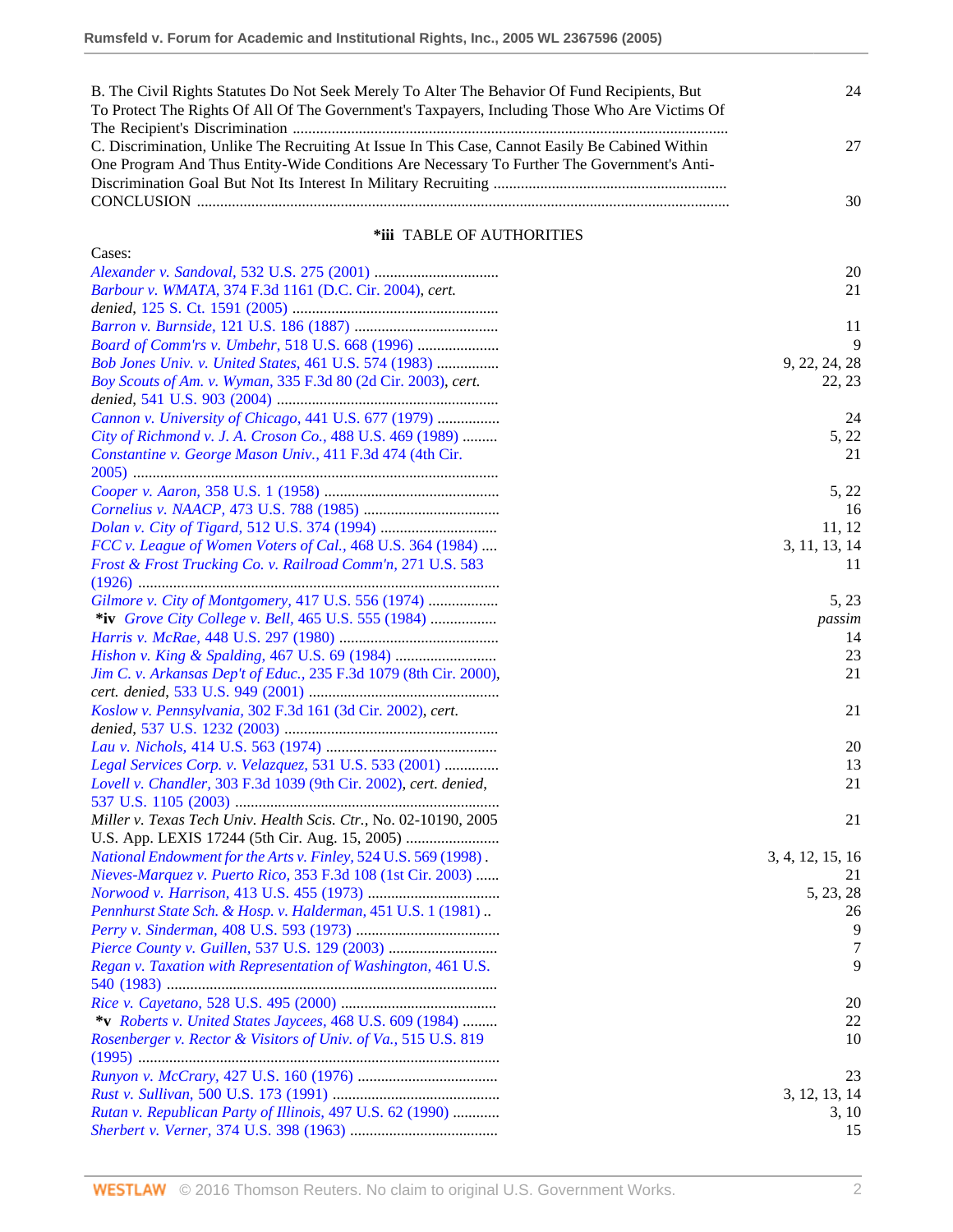|                                                                  | 3, 9            |
|------------------------------------------------------------------|-----------------|
| U.S. Term Limits, Inc. v. Thornton, 514 U.S. 779 (1995)          | 9               |
| United States v. American Library Ass'n, 539 U.S. 194 (2003)     | 3, 7, 9, 10, 12 |
|                                                                  | 17              |
| United States v. Louisiana, 692 F. Supp. 642 (E.D. La. 1988)     | 21              |
|                                                                  | 12              |
|                                                                  | 23              |
| Constitution, Statutes, and Regulations:                         |                 |
| U.S. Const.:                                                     |                 |
|                                                                  |                 |
|                                                                  | passim          |
|                                                                  | passim          |
|                                                                  | 20, 21, 23      |
| Solomon Amendment,                                               |                 |
|                                                                  | passim          |
|                                                                  | 4, 17           |
| *vi Education Amendments of 1972 (Title IX),                     |                 |
|                                                                  | 2, 5, 21, 25    |
|                                                                  | 27              |
| Rehabilitation Act of 1973 (Section 504),                        |                 |
|                                                                  | 5, 21           |
|                                                                  | 27              |
| Civil Rights Act of 1964 (Title VI),                             |                 |
|                                                                  | 5, 20           |
|                                                                  | 27              |
| Age Discrimination Act of 1975,                                  |                 |
|                                                                  | 5, 21           |
|                                                                  | 27              |
| Civil Rights Restoration Act of 1987, Pub. L. No. 100-259, 102   | 27              |
|                                                                  |                 |
|                                                                  | 21              |
|                                                                  | 21              |
| 32 C.F.R.:                                                       |                 |
|                                                                  | 18              |
|                                                                  | 18              |
| Miscellaneous:                                                   |                 |
|                                                                  | 29              |
|                                                                  | 29              |
| 140 Cong. Rec. (1994):                                           |                 |
|                                                                  | 18, 19          |
|                                                                  | 17              |
|                                                                  | 19              |
| *vii $141$ Cong. Rec. (1995):                                    |                 |
|                                                                  | 19              |
|                                                                  | 19              |
|                                                                  | 17              |
|                                                                  |                 |
| Civil Rights Act of 1984: Joint Hearings on H.R. 5490 Before the | 28, 29          |
| House Comm. on Educ. & Labor and the Subcomm. on Civil and       |                 |
| Const. Rights of the House Comm. on the Judiciary, 98th Cong.    |                 |
|                                                                  |                 |
| Civil Rights Restoration Act of 1987: Hearings Before the Senate | 28              |
| Comm. on Labor & Human Resources, 100th Cong. (1987)             |                 |
| Pet. Br., Grove City College v. Bell, No. 82-792                 | 25              |

# <span id="page-2-0"></span>**\*1 INTEREST OF** *AMICI CURIAE***[1](#page-14-0)**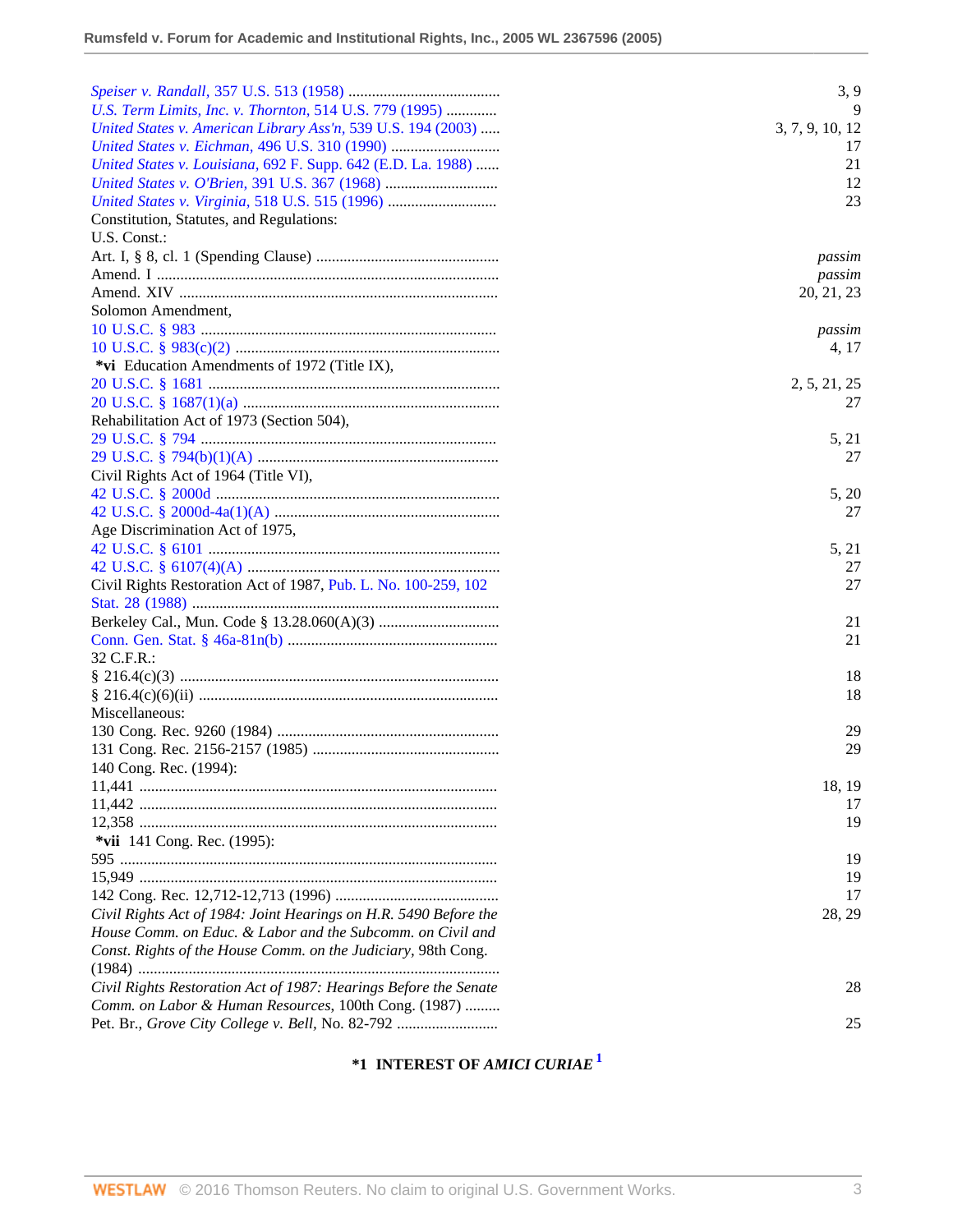*Amici curiae* are organizations dedicated to the elimination of discrimination on the basis of irrelevant personal characteristics, including sex and sexual orientation, as well as race, national origin, disability, and age, so that each person is judged based on his or her individual abilities.

*Bay Area Lawyers for Individual Freedom* (BALiF) is the nation's oldest and largest bar association of Lesbians, Gay Men, Bisexuals, and Transgendered persons (LGBT) in the field of law. BALiF serves to take action on questions of law and justice that affect the LGBT community; to strengthen professional and social ties among LGBT members of the legal profession; to build coalitions with other legal organizations to combat all forms of discrimination; to promote the appointment of LGBT attorneys to the judiciary, public agencies and commissions in the Bay Area; and to provide a forum for the exchange of ideas and information of concern to members of the LGBT legal community.

*Human Rights Campaign* (HRC), the largest national lesbian, gay, bisexual and transgender political organization, envisions an America where gay, lesbian, bisexual and transgender people are ensured of their basic equal rights, and can be open, honest and safe at home, at work and in the community. HRC has over 600,000 members nationwide committed to making this vision of equality a reality. HRC supports the ability of respondents to enforce non-discrimination policies that ensure equal opportunity **\*2** of their students to legal education and career services regardless of sexual orientation. Equal opportunity in education, especially legal education, is critical in part because of the influential position many graduates of American law schools hold in our nation's private corporations, policymaking bodies and the judiciary.

*Legal Momentum* (the new name of NOW Legal Defense and Education Fund) advances the rights of women and girls by using the power of the law and creating innovative public policy. Legal Momentum is committed to promoting equality without regard to sex, and recognizes sexual orientation discrimination as indistinguishable from other forms of sex discrimination. Legal Momentum supports the law school non-discrimination policies at issue in this case because of their tremendous impact in opening the practice of law to greater participation by women and people of color as well as gay men and lesbians. Legal Momentum is also concerned that the Court's decision uphold free speech rights without eroding congressional power to promote civil rights through statutes, like Title IX of the Education Amendments of 1972, [20 U.S.C. § 1681](http://www.westlaw.com/Link/Document/FullText?findType=L&pubNum=1000546&cite=20USCAS1681&originatingDoc=I6c8b24402f9d11dab072a248d584787d&refType=LQ&originationContext=document&vr=3.0&rs=cblt1.0&transitionType=DocumentItem&contextData=(sc.RelatedInfo)), enacted pursuant to the Spending Clause.

#### SUMMARY OF ARGUMENT

*Amici* here address petitioners' erroneous argument (Pet. Br. 40-43) that the Solomon Amendment, [10 U.S.C. § 983,](http://www.westlaw.com/Link/Document/FullText?findType=L&pubNum=1000546&cite=10USCAS983&originatingDoc=I6c8b24402f9d11dab072a248d584787d&refType=LQ&originationContext=document&vr=3.0&rs=cblt1.0&transitionType=DocumentItem&contextData=(sc.RelatedInfo)) can somehow be sustained as a condition on the receipt of federal funds, even if, as respondents correctly argue, the statute unconstitutionally abridges the First Amendment rights of academic institutions as a direct regulation. *Amici* also address petitioners' flawed effort to align the Solomon Amendment with the federal civil rights statutes that are aimed at eradicating federal funding of discrimination on the basis of sex, race, and other irrelevant personal characteristics.

**\*3** I.A. The unconstitutional conditions doctrine prohibits the government from denying a benefit to a person on a basis that infringes his or her constitutionally protected freedom of speech, even if the person has no entitlement to the benefit. *See [United](http://www.westlaw.com/Link/Document/FullText?findType=Y&serNum=2003444563&pubNum=0000780&originatingDoc=I6c8b24402f9d11dab072a248d584787d&refType=RP&fi=co_pp_sp_780_210&originationContext=document&vr=3.0&rs=cblt1.0&transitionType=DocumentItem&contextData=(sc.RelatedInfo)#co_pp_sp_780_210) [States v. American Library Ass'n,](http://www.westlaw.com/Link/Document/FullText?findType=Y&serNum=2003444563&pubNum=0000780&originatingDoc=I6c8b24402f9d11dab072a248d584787d&refType=RP&fi=co_pp_sp_780_210&originationContext=document&vr=3.0&rs=cblt1.0&transitionType=DocumentItem&contextData=(sc.RelatedInfo)#co_pp_sp_780_210)* 539 U.S. 194, 210 (2003) (plurality). The Solomon Amendment's denial of substantial sums of federal money to an academic institution for exercising its First Amendment rights is akin to, and indeed of a greater magnitude than, the denial of other federal benefits that the Court has found unconstitutionally abridged speech. *See [Speiser v. Randall,](http://www.westlaw.com/Link/Document/FullText?findType=Y&serNum=1958121488&pubNum=0000780&originatingDoc=I6c8b24402f9d11dab072a248d584787d&refType=RP&originationContext=document&vr=3.0&rs=cblt1.0&transitionType=DocumentItem&contextData=(sc.RelatedInfo))* 357 [U.S. 513 \(1958\)](http://www.westlaw.com/Link/Document/FullText?findType=Y&serNum=1958121488&pubNum=0000780&originatingDoc=I6c8b24402f9d11dab072a248d584787d&refType=RP&originationContext=document&vr=3.0&rs=cblt1.0&transitionType=DocumentItem&contextData=(sc.RelatedInfo)); *[Rutan v. Republican Party of Illinois,](http://www.westlaw.com/Link/Document/FullText?findType=Y&serNum=1990096216&pubNum=0000780&originatingDoc=I6c8b24402f9d11dab072a248d584787d&refType=RP&originationContext=document&vr=3.0&rs=cblt1.0&transitionType=DocumentItem&contextData=(sc.RelatedInfo))* 497 U.S. 62 (1990). Thus, the Solomon Amendment clearly constitutes an unconstitutional penalty because it would abridge First Amendment rights if imposed as a direct government mandate, and the design of the Solomon Amendment as a condition on federal funds, instead, does not cure that unconstitutionality. *See [FCC](http://www.westlaw.com/Link/Document/FullText?findType=Y&serNum=1984132129&pubNum=0000780&originatingDoc=I6c8b24402f9d11dab072a248d584787d&refType=RP&fi=co_pp_sp_780_401&originationContext=document&vr=3.0&rs=cblt1.0&transitionType=DocumentItem&contextData=(sc.RelatedInfo)#co_pp_sp_780_401) [v. League of Women Voters of Cal.,](http://www.westlaw.com/Link/Document/FullText?findType=Y&serNum=1984132129&pubNum=0000780&originatingDoc=I6c8b24402f9d11dab072a248d584787d&refType=RP&fi=co_pp_sp_780_401&originationContext=document&vr=3.0&rs=cblt1.0&transitionType=DocumentItem&contextData=(sc.RelatedInfo)#co_pp_sp_780_401)* 468 U.S. 364, 401 n.27 (1984).

B. Petitioners attempt to avoid the unconstitutional conditions doctrine by invoking cases that rejected challenges to government conditions that were tied to particular federal spending programs. But these cases recognize only that, when the government establishes a program or subsidy for specified ends, the government may "insist[] that public funds be spent for the purposes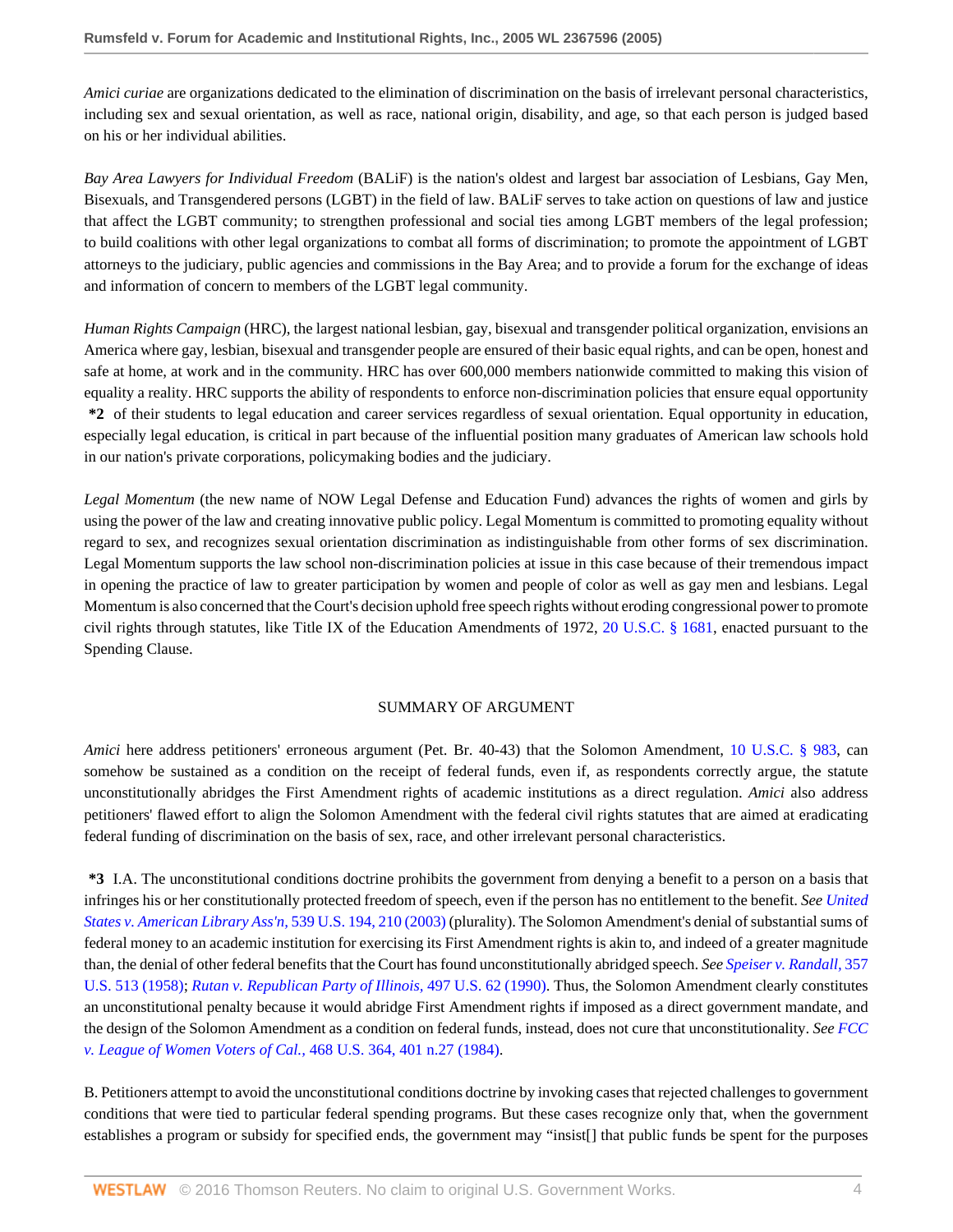for which they were authorized." *Rust v. Sullivan,* [500 U.S. 173, 196 \(1991\)](http://www.westlaw.com/Link/Document/FullText?findType=Y&serNum=1991096316&pubNum=0000780&originatingDoc=I6c8b24402f9d11dab072a248d584787d&refType=RP&fi=co_pp_sp_780_196&originationContext=document&vr=3.0&rs=cblt1.0&transitionType=DocumentItem&contextData=(sc.RelatedInfo)#co_pp_sp_780_196). By contrast, when, as in this case, the federal benefits at issue are not limited to any one particular program, the statute must be reviewed, for First Amendment purposes, as if it were a direct government regulation of the entity.

C. Petitioners are wrong in claiming that the unconstitutional conditions doctrine prohibits government conditions on funding only if they aim to suppress ideas that the government views as "dangerous." In **\*4** *National [Endowment for the Arts v. Finley,](http://www.westlaw.com/Link/Document/FullText?findType=Y&serNum=1998132146&pubNum=0000780&originatingDoc=I6c8b24402f9d11dab072a248d584787d&refType=RP&originationContext=document&vr=3.0&rs=cblt1.0&transitionType=DocumentItem&contextData=(sc.RelatedInfo))* [524 U.S. 569 \(1998\),](http://www.westlaw.com/Link/Document/FullText?findType=Y&serNum=1998132146&pubNum=0000780&originatingDoc=I6c8b24402f9d11dab072a248d584787d&refType=RP&originationContext=document&vr=3.0&rs=cblt1.0&transitionType=DocumentItem&contextData=(sc.RelatedInfo)) the Court held that an invidious purpose on the part of the government is one ground for invalidating a condition that curtails constitutional rights when the condition applies to a selective funding program, relates directly to the underlying purpose of the funding program, and applies to the use of only the federal funds themselves. Unlike the statute in *Finley*, the government's condition here is not tied directly to a benefit that is awarded on subjective, competitive criteria.

Even if petitioners were correct that the unconstitutional conditions doctrine applies only where the government intends to suppress a specific viewpoint, the Solomon Amendment would still be invalid under that standard. The statute's express exemption for institutions that exclude military recruiters based on a "longstanding policy of pacifism based on historical religious affiliation," [10 U.S.C. § 983\(c\)\(2\)](http://www.westlaw.com/Link/Document/FullText?findType=L&pubNum=1000546&cite=10USCAS983&originatingDoc=I6c8b24402f9d11dab072a248d584787d&refType=RB&originationContext=document&vr=3.0&rs=cblt1.0&transitionType=DocumentItem&contextData=(sc.RelatedInfo)#co_pp_fcf30000ea9c4), unequivocally demonstrates that the viewpoint animating an institution's policy was dispositive to Congress. Moreover, the statute and its implementing regulations allow continued federal funding of academic institutions whose exclusion of military recruiters is based on a policy that excludes all recruiters or that excludes military recruiters due to lack of student interest. Those exceptions make clear that it is an institution's viewpoint for limiting military recruiters' access, not the limitation, that is determinative of whether the institution is penalized by denial of federal funds. The events surrounding the Solomon Amendment's passage also confirm that the statute was intended to suppress a particular point of view.

II. The unconstitutionality of the Solomon Amendment does not undermine the constitutionality of the federal civil rights statutes that were enacted as conditions on the receipt of federal funds. Unlike the Solomon Amendment, those statutes meet the stringent requirements of the Court's unconstitutional conditions doctrine.

**\*5** A. The federal civil rights statutes that have been enacted under the Spending Clause, Art. I, § 8, cl. 1, to prohibit federal funding of entities that discriminate on the basis of race, color, or national origin (Title VI of the Civil Rights Act of 1964), sex (Title IX of the Education Amendments of 1972), disability (Section 504 of the Rehabilitation Act of 1973), and age (Age Discrimination Act of 1975), have been uniformly upheld as valid exercises of that congressional authority.

These statutes also survive scrutiny under the unconstitutional conditions doctrine because the government has a compelling interest in avoiding funding private entities that discriminate against individuals on the basis of such irrelevant personal characteristics. *See [City of Richmond v. J. A. Croson Co.,](http://www.westlaw.com/Link/Document/FullText?findType=Y&serNum=1989012998&pubNum=0000780&originatingDoc=I6c8b24402f9d11dab072a248d584787d&refType=RP&fi=co_pp_sp_780_493&originationContext=document&vr=3.0&rs=cblt1.0&transitionType=DocumentItem&contextData=(sc.RelatedInfo)#co_pp_sp_780_493)* 488 U.S. 469, 493 (1989) (plurality). Indeed, these statutes may, unlike the Solomon Amendment, reflect a constitutional prohibition against government funding of invidious private discrimination. *See Cooper v. Aaron,* [358 U.S. 1, 19 \(1958\)](http://www.westlaw.com/Link/Document/FullText?findType=Y&serNum=1958101036&pubNum=0000780&originatingDoc=I6c8b24402f9d11dab072a248d584787d&refType=RP&fi=co_pp_sp_780_19&originationContext=document&vr=3.0&rs=cblt1.0&transitionType=DocumentItem&contextData=(sc.RelatedInfo)#co_pp_sp_780_19); *Norwood v. Harrison,* [413 U.S. 455, 466 \(1973\)](http://www.westlaw.com/Link/Document/FullText?findType=Y&serNum=1973126448&pubNum=0000780&originatingDoc=I6c8b24402f9d11dab072a248d584787d&refType=RP&fi=co_pp_sp_780_466&originationContext=document&vr=3.0&rs=cblt1.0&transitionType=DocumentItem&contextData=(sc.RelatedInfo)#co_pp_sp_780_466); *[Gilmore v. City of Montgomery,](http://www.westlaw.com/Link/Document/FullText?findType=Y&serNum=1974127214&pubNum=0000780&originatingDoc=I6c8b24402f9d11dab072a248d584787d&refType=RP&fi=co_pp_sp_780_569&originationContext=document&vr=3.0&rs=cblt1.0&transitionType=DocumentItem&contextData=(sc.RelatedInfo)#co_pp_sp_780_569)* [417 U.S. 556, 569 \(1974\)](http://www.westlaw.com/Link/Document/FullText?findType=Y&serNum=1974127214&pubNum=0000780&originatingDoc=I6c8b24402f9d11dab072a248d584787d&refType=RP&fi=co_pp_sp_780_569&originationContext=document&vr=3.0&rs=cblt1.0&transitionType=DocumentItem&contextData=(sc.RelatedInfo)#co_pp_sp_780_569). The Constitution grants scant protection to the right of private entities to discriminate against individuals on the basis of irrelevant personal characteristics.

B. These civil rights statutes are distinct from the Solomon Amendment also because their primary goal is to prevent the federal government and its taxpayers from funding discrimination against taxpayers on irrelevant grounds. The injury to taxpayers from government funding of invidiously discriminatory entities is not merely a matter of citizens' disagreement with a private institution's policies. Government funding also forces some taxpayers to support financially an organization that they, themselves, could not benefit from because of irrelevant personal characteristics. The only way to achieve that compelling interest in protecting the rights of all taxpayers is to deny the funding.

**\*6** By contrast, the government interest underlying the Solomon Amendment is an instrumental one. The withholding of funds is not an end in itself, but rather is being used to coerce academic institutions to speak for and associate with a discriminatory employer. That difference in governmental interest distinguishes the First Amendment challenge to the Solomon Amendment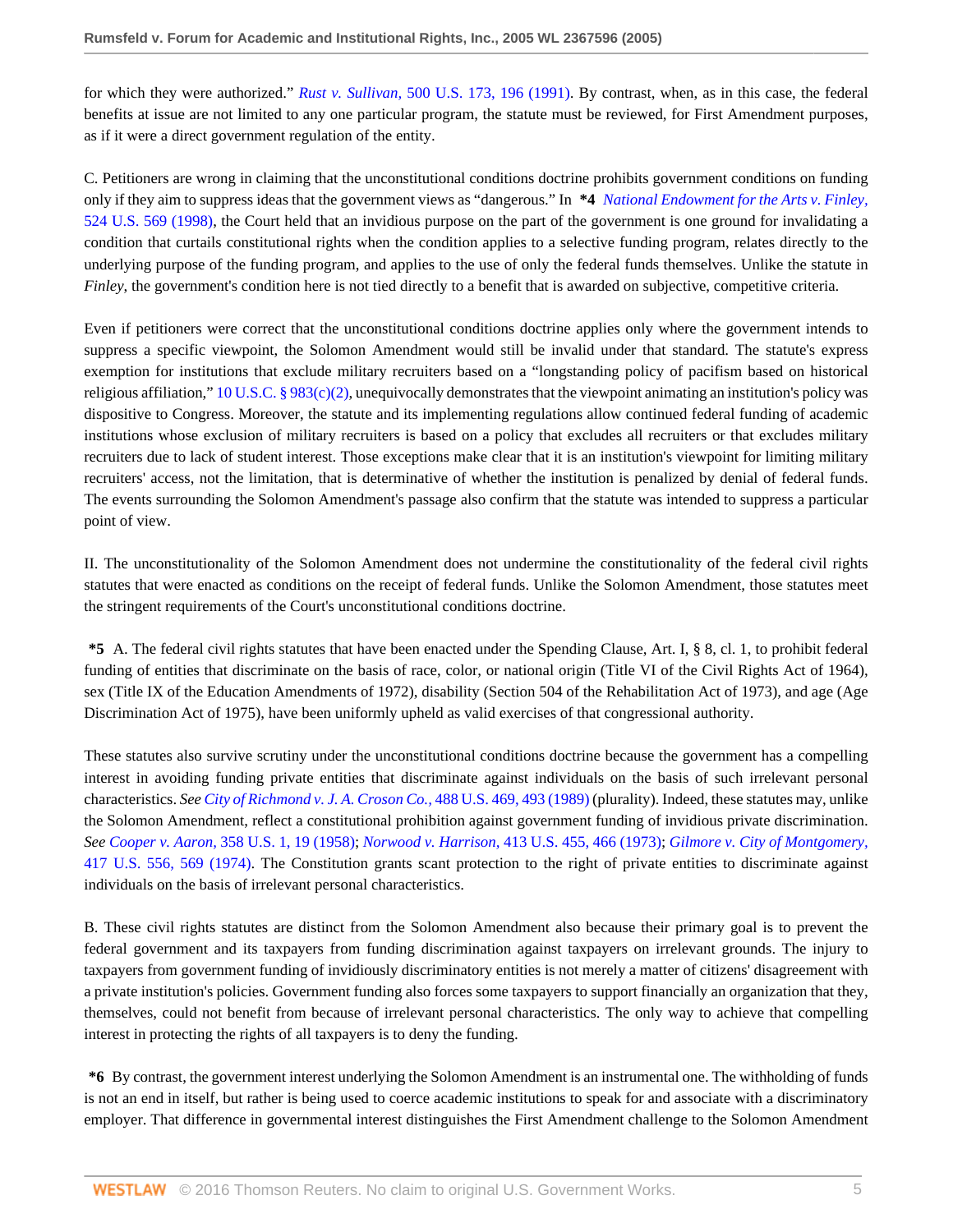from the Court's rejection of a First Amendment challenge to Title IX in *[Grove City College v. Bell,](http://www.westlaw.com/Link/Document/FullText?findType=Y&serNum=1984110000&pubNum=0000780&originatingDoc=I6c8b24402f9d11dab072a248d584787d&refType=RP&originationContext=document&vr=3.0&rs=cblt1.0&transitionType=DocumentItem&contextData=(sc.RelatedInfo))* 465 U.S. 555 (1984). *Grove City* reflects this Court's deep-seated understanding that non-discrimination conditions on financial assistance are constitutional because a proscription on discrimination based on an irrelevant personal characteristic such as sex furthers the compelling governmental interest in not subsidizing such discrimination with taxpayer's money and is the only means to achieve that interest.

C. The extension of the federal civil rights statutes to prohibit federal funding of the entirety of a discriminatory entity, as opposed to just a particular program, was necessary due to the unique nature of discrimination against individuals and the interest in not funding such conduct, which distinguishes those statutes from the Solomon Amendment's similar coverage. Any claim that federal funding restrictions on an entire academic institution is the only means to convince the institution to increase access of military recruiters to a particular program, hinges on the blunt instrument of unconstitutional coercion.

#### <span id="page-5-0"></span>**ARGUMENT**

The Solomon Amendment, [10 U.S.C. § 983](http://www.westlaw.com/Link/Document/FullText?findType=L&pubNum=1000546&cite=10USCAS983&originatingDoc=I6c8b24402f9d11dab072a248d584787d&refType=LQ&originationContext=document&vr=3.0&rs=cblt1.0&transitionType=DocumentItem&contextData=(sc.RelatedInfo)), denies federal funds to any academic institution that has a generally applicable antidiscrimination policy limiting the access to the campus and students of recruiters for employers who discriminate on the basis of sexual orientation **\*7** (or race or other irrelevant personal characteristics), if the institution refuses to exempt the military from that policy. The court of appeals correctly held that respondents - the Forum for Academic and Institutional Rights, Inc. (FAIR) and others - are entitled to a preliminary injunction against enforcement of the Solomon Amendment because FAIR demonstrated a likelihood of success on its claim that the Solomon Amendment violates the First Amendment rights of the academic institutions that are members of FAIR.

Although the court of appeals found the Solomon Amendment likely to violate the First Amendment, the court did not hold that Congress lacked the power under Article I to enact such statutes under its Spending Clause authority. FAIR does not challenge the statute on that ground and such a holding is not necessary or appropriate to sustain the lower court's judgment. Indeed, *amici* here are dedicated to the enforcement of other Spending Clause statutes that are aimed at eradicating federal funding of discrimination on the basis of sex, race, and other irrelevant characteristics. Unlike the Solomon Amendment, those statutes do not violate the First Amendment because they meet the stringent requirements of the Court's unconstitutional conditions doctrine for reasons we discuss in detail in Part II below.<sup>[2](#page-14-1)</sup>

# **\*8 I. The Solomon Amendment Unconstitutionally Conditions The Receipt Of Federal Funds On The Waiver By Academic Institutions Of Their First Amendment Rights**

The refusal of academic institutions, including their law schools or other components, to include employers who discriminate on the basis of sexual orientation in various school publications, announcements, and private fora relating to recruiting, and the refusal of those institutions to exempt military recruiters from that policy, is conduct protected by the First Amendment. *Amici curiae* agree with the court of appeals' ruling to this effect and support the arguments by FAIR and the other *amici* that address that issue.

The instant *amicus* brief addresses the error in the narrower argument advanced by petitioners (Pet. Br. 40-43) that, even if the Solomon Amendment would unconstitutionally abridge the First Amendment rights of academic institutions if the restriction were imposed as a direct governmental regulation mandating access for military recruiters, the constitutionality of the statute can still somehow be sustained as a condition on the receipt of federal funds. In doing so, petitioners distort this Court's longstanding doctrine prohibiting unconstitutional conditions.

# **A. The Unconstitutional Conditions Doctrine Prohibits The Government From Withholding Federal Funds From An Entity Because The Entity Is Exercising Its First Amendment Rights If The Government Could Not Regulate That Exercise Directly**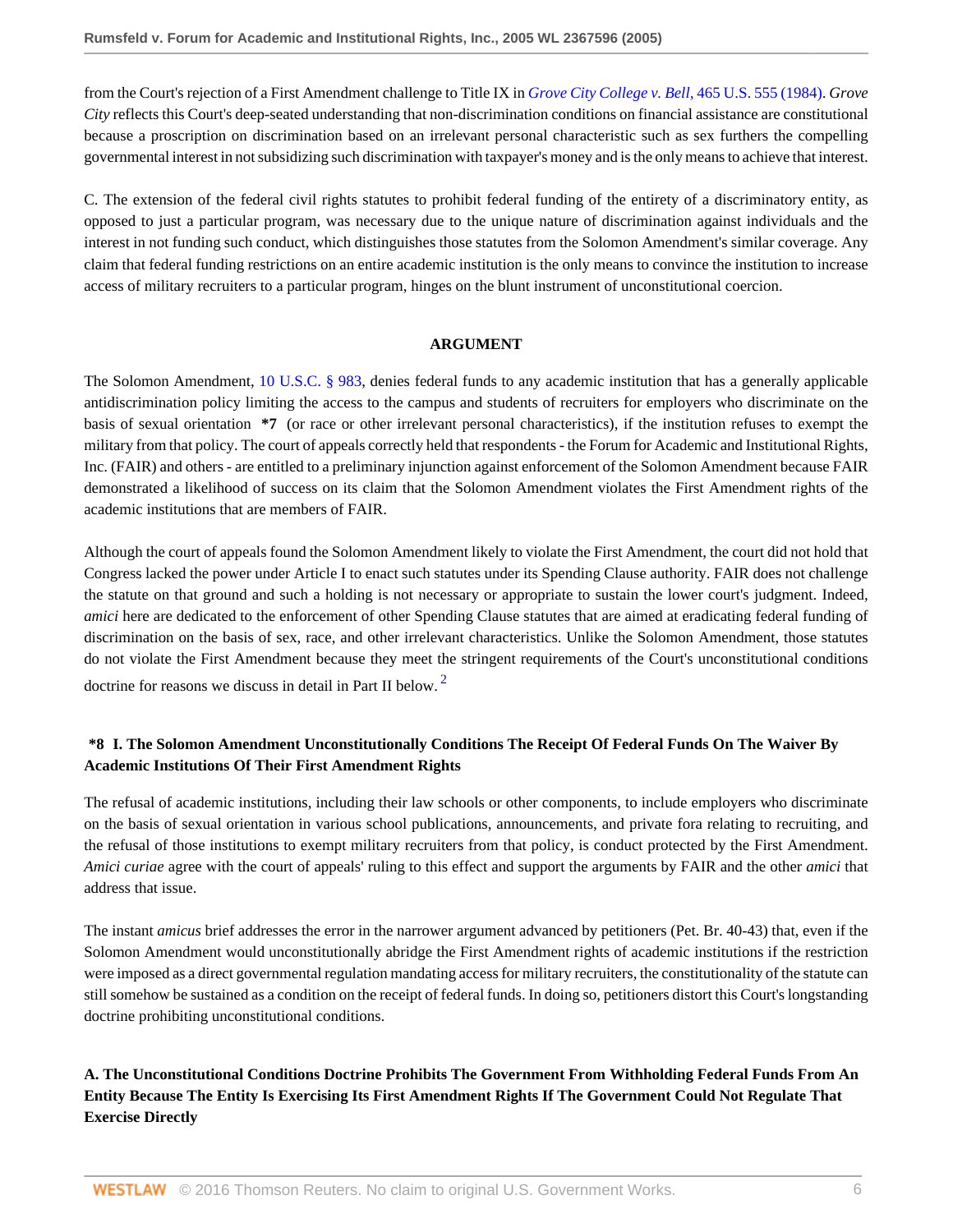Under the unconstitutional conditions doctrine, the government " 'may not deny a benefit to a person on a basis that infringes his constitutionally protected … freedom of speech' even if he has no entitlement to that **\*9** benefit." *[United States v. American](http://www.westlaw.com/Link/Document/FullText?findType=Y&serNum=2003444563&pubNum=0000780&originatingDoc=I6c8b24402f9d11dab072a248d584787d&refType=RP&fi=co_pp_sp_780_210&originationContext=document&vr=3.0&rs=cblt1.0&transitionType=DocumentItem&contextData=(sc.RelatedInfo)#co_pp_sp_780_210) Library Ass'n,* [539 U.S. 194, 210 \(2003\)](http://www.westlaw.com/Link/Document/FullText?findType=Y&serNum=2003444563&pubNum=0000780&originatingDoc=I6c8b24402f9d11dab072a248d584787d&refType=RP&fi=co_pp_sp_780_210&originationContext=document&vr=3.0&rs=cblt1.0&transitionType=DocumentItem&contextData=(sc.RelatedInfo)#co_pp_sp_780_210) (plurality) (quoting *[Board of Comm'rs v. Umbehr,](http://www.westlaw.com/Link/Document/FullText?findType=Y&serNum=1996144466&pubNum=0000780&originatingDoc=I6c8b24402f9d11dab072a248d584787d&refType=RP&fi=co_pp_sp_780_674&originationContext=document&vr=3.0&rs=cblt1.0&transitionType=DocumentItem&contextData=(sc.RelatedInfo)#co_pp_sp_780_674)* 518 U.S. 668, 674 (1996) (quoting *Perry v. Sinderman,* [408 U.S. 593, 597 \(1973\)](http://www.westlaw.com/Link/Document/FullText?findType=Y&serNum=1972127191&pubNum=0000780&originatingDoc=I6c8b24402f9d11dab072a248d584787d&refType=RP&fi=co_pp_sp_780_597&originationContext=document&vr=3.0&rs=cblt1.0&transitionType=DocumentItem&contextData=(sc.RelatedInfo)#co_pp_sp_780_597))); *see also [Regan v. Taxation with Representation of Washington,](http://www.westlaw.com/Link/Document/FullText?findType=Y&serNum=1983124085&pubNum=0000780&originatingDoc=I6c8b24402f9d11dab072a248d584787d&refType=RP&fi=co_pp_sp_780_545&originationContext=document&vr=3.0&rs=cblt1.0&transitionType=DocumentItem&contextData=(sc.RelatedInfo)#co_pp_sp_780_545)* 461 U.S. 540, [545 \(1983\)](http://www.westlaw.com/Link/Document/FullText?findType=Y&serNum=1983124085&pubNum=0000780&originatingDoc=I6c8b24402f9d11dab072a248d584787d&refType=RP&fi=co_pp_sp_780_545&originationContext=document&vr=3.0&rs=cblt1.0&transitionType=DocumentItem&contextData=(sc.RelatedInfo)#co_pp_sp_780_545) ("[It] is certainly correct \*\*\* that we have held that the government may not deny a benefit to a person because he exercises a constitutional right.").

The unconstitutional conditions doctrine is a manifestation of the broader doctrine that "an indirect attempt to accomplish what the Constitution prohibits [the government] from accomplishing directly" is unconstitutional because "[c]onstitutional rights would be of little value if they could be … indirectly denied." *[U.S. Term Limits, Inc. v. Thornton,](http://www.westlaw.com/Link/Document/FullText?findType=Y&serNum=1995112805&pubNum=0000780&originatingDoc=I6c8b24402f9d11dab072a248d584787d&refType=RP&fi=co_pp_sp_780_829&originationContext=document&vr=3.0&rs=cblt1.0&transitionType=DocumentItem&contextData=(sc.RelatedInfo)#co_pp_sp_780_829)* 514 U.S. 779, 829-830 (1995) (internal quotation marks omitted).

The Solomon Amendment denies a benefit (significant amounts of federal financial assistance) to an academic institution if the institution exercises its First Amendment right to refuse, or allows one of its components to refuse, to speak on behalf of and associate with employers that discriminate on the basis of irrelevant personal characteristics. This denial of federal financial assistance to such academic institutions is an abridgement by the government of the institution's First Amendment rights because the government is penalizing the exercise of those rights.

This denial of federal financial assistance is like the denial of a state tax exemption in *Speiser v. Randall,* [357 U.S. 513 \(1958\),](http://www.westlaw.com/Link/Document/FullText?findType=Y&serNum=1958121488&pubNum=0000780&originatingDoc=I6c8b24402f9d11dab072a248d584787d&refType=RP&originationContext=document&vr=3.0&rs=cblt1.0&transitionType=DocumentItem&contextData=(sc.RelatedInfo)) which the Court found unconstitutionally abridged speech. In that case, the Court held that a California law that denied an otherwise available tax exemption to qualified individuals (veterans) if they refused to engage in certain speech (signing a loyalty oath) would "have the effect of coercing the claimants" and thus was "a limitation on free speech." *Id.* [at 518-519;](http://www.westlaw.com/Link/Document/FullText?findType=Y&serNum=1958121488&pubNum=0000780&originatingDoc=I6c8b24402f9d11dab072a248d584787d&refType=RP&fi=co_pp_sp_780_518&originationContext=document&vr=3.0&rs=cblt1.0&transitionType=DocumentItem&contextData=(sc.RelatedInfo)#co_pp_sp_780_518) *see also* **\*10** *[Bob Jones Univ. v. United States,](http://www.westlaw.com/Link/Document/FullText?findType=Y&serNum=1983124276&pubNum=0000780&originatingDoc=I6c8b24402f9d11dab072a248d584787d&refType=RP&fi=co_pp_sp_780_603&originationContext=document&vr=3.0&rs=cblt1.0&transitionType=DocumentItem&contextData=(sc.RelatedInfo)#co_pp_sp_780_603)* 461 U.S. 574, 603-604 (1983) ("[d]enial of tax benefits will inevitably have a substantial impact on the operation of private religious schools," and can be withdrawn only when "no 'less restrictive means,' are available to achieve" a compelling governmental interest).

Similarly, in *[Rutan v. Republican Party of Illinois,](http://www.westlaw.com/Link/Document/FullText?findType=Y&serNum=1990096216&pubNum=0000780&originatingDoc=I6c8b24402f9d11dab072a248d584787d&refType=RP&originationContext=document&vr=3.0&rs=cblt1.0&transitionType=DocumentItem&contextData=(sc.RelatedInfo))* 497 U.S. 62 (1990), the Court held that the government could not withhold from an employee the benefit of transferring from one government job to another based on the employee's exercising his First Amendment rights, unless withholding the job location transfer was "narrowly tailored to further vital government interests." *Id.* [at 74.](http://www.westlaw.com/Link/Document/FullText?findType=Y&serNum=1990096216&pubNum=0000780&originatingDoc=I6c8b24402f9d11dab072a248d584787d&refType=RP&fi=co_pp_sp_780_74&originationContext=document&vr=3.0&rs=cblt1.0&transitionType=DocumentItem&contextData=(sc.RelatedInfo)#co_pp_sp_780_74) There, the government had denied its employee the transfer due to his political affiliation, which the Court ruled "impermissibly encroach[ed] on First Amendment freedoms" because the "long daily commutes" that the employee had to endure absent the transfer imposed "significant penalties" on "the exercise of rights guaranteed by the First Amendment." *Ibid.; see also [American Library Ass'n](http://www.westlaw.com/Link/Document/FullText?findType=Y&serNum=2003444563&pubNum=0000780&originatingDoc=I6c8b24402f9d11dab072a248d584787d&refType=RP&fi=co_pp_sp_780_212&originationContext=document&vr=3.0&rs=cblt1.0&transitionType=DocumentItem&contextData=(sc.RelatedInfo)#co_pp_sp_780_212)*, 539 U.S. at 212 n.6 (plurality) (holding that *Rutan* "involved true penalties").

The denial of substantial sums of federal money to an academic institution is akin to, and indeed of a greater magnitude than, the denial of a tax exemption or a job location transfer, and thus clearly constitutes a government penalty that is unconstitutional if the condition would abridge First Amendment rights if imposed directly. *See [Rosenberger v. Rector & Visitors of Univ. of Va.,](http://www.westlaw.com/Link/Document/FullText?findType=Y&serNum=1995137604&pubNum=0000780&originatingDoc=I6c8b24402f9d11dab072a248d584787d&refType=RP&fi=co_pp_sp_780_827&originationContext=document&vr=3.0&rs=cblt1.0&transitionType=DocumentItem&contextData=(sc.RelatedInfo)#co_pp_sp_780_827)* [515 U.S. 819, 827-829 \(1995\)](http://www.westlaw.com/Link/Document/FullText?findType=Y&serNum=1995137604&pubNum=0000780&originatingDoc=I6c8b24402f9d11dab072a248d584787d&refType=RP&fi=co_pp_sp_780_827&originationContext=document&vr=3.0&rs=cblt1.0&transitionType=DocumentItem&contextData=(sc.RelatedInfo)#co_pp_sp_780_827) ("the government offends the First Amendment when it imposes financial burdens on certain speakers based on the content of their expression").

But petitioners attempt to avoid the unconstitutional conditions doctrine in this case by describing certain narrow exceptions to that doctrine as if they were the rule. Once these exceptions are cleared away, however, as we do **\*11** below, it is apparent that petitioners have only the refrain that, because the government could elect not to fund academic institutions at all and an institution could decline the funds, the government can impose whatever conditions it wishes on the receipt of those funds. Pet. Br. 24, 40, 41. That, of course, is the very proposition that this Court's unconstitutional conditions cases have consistently rejected for more than a century. *See, e.g., Barron v. Burnside,* [121 U.S. 186, 200 \(1887\)](http://www.westlaw.com/Link/Document/FullText?findType=Y&serNum=1887180157&pubNum=0000780&originatingDoc=I6c8b24402f9d11dab072a248d584787d&refType=RP&fi=co_pp_sp_780_200&originationContext=document&vr=3.0&rs=cblt1.0&transitionType=DocumentItem&contextData=(sc.RelatedInfo)#co_pp_sp_780_200) ("As the Iowa statute makes the right to a permit [to do business in the State] dependent upon the surrender by the foreign corporation of a privilege secured to it by the constitution and laws of the United States, the statute requiring the permit must he held to be void."); *[Dolan v. City of](http://www.westlaw.com/Link/Document/FullText?findType=Y&serNum=1994135540&pubNum=0000780&originatingDoc=I6c8b24402f9d11dab072a248d584787d&refType=RP&fi=co_pp_sp_780_385&originationContext=document&vr=3.0&rs=cblt1.0&transitionType=DocumentItem&contextData=(sc.RelatedInfo)#co_pp_sp_780_385) Tigard,* [512 U.S. 374, 385 \(1994\)](http://www.westlaw.com/Link/Document/FullText?findType=Y&serNum=1994135540&pubNum=0000780&originatingDoc=I6c8b24402f9d11dab072a248d584787d&refType=RP&fi=co_pp_sp_780_385&originationContext=document&vr=3.0&rs=cblt1.0&transitionType=DocumentItem&contextData=(sc.RelatedInfo)#co_pp_sp_780_385) ("Under the well-settled doctrine of 'unconstitutional conditions,' the government may not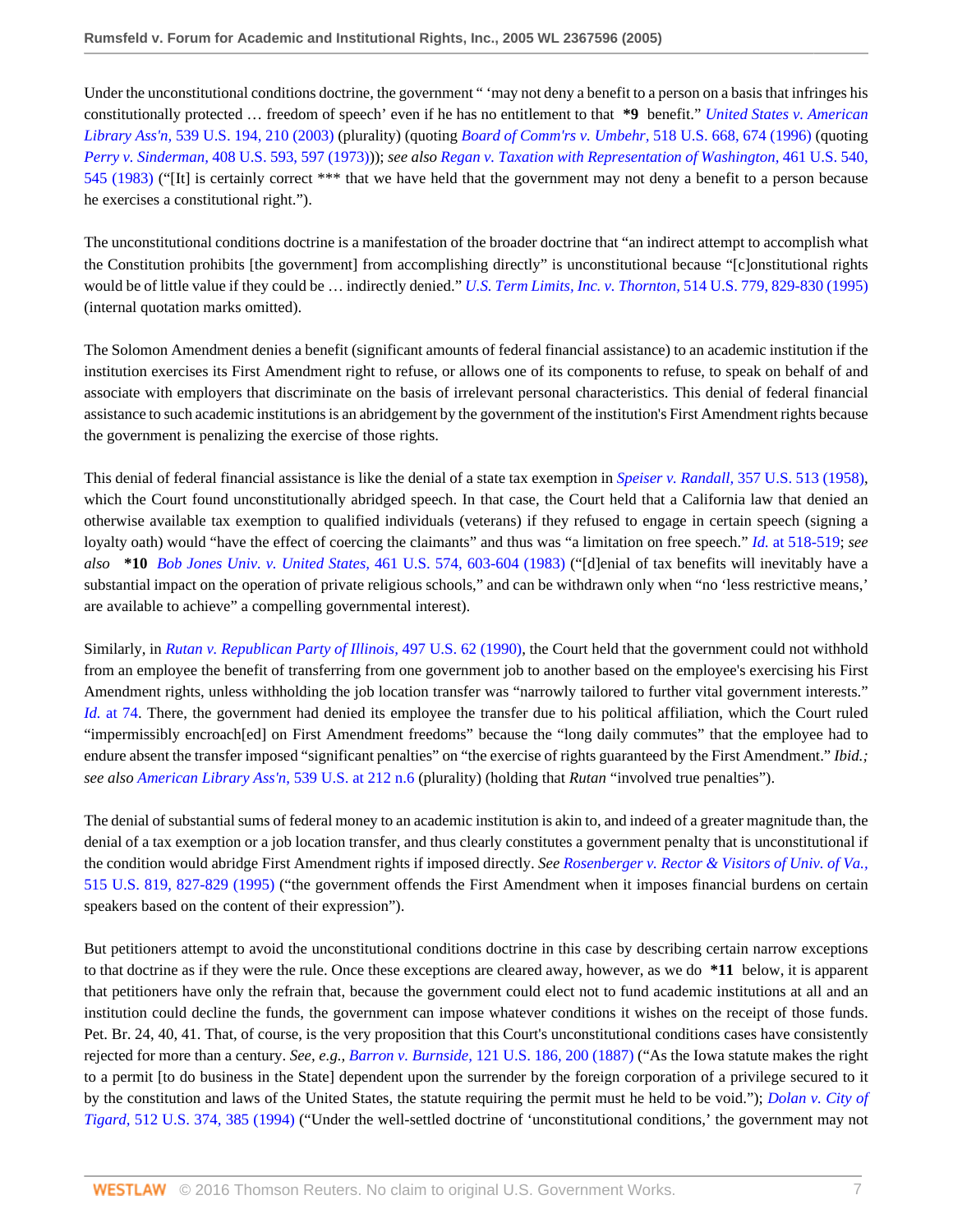require a person to give up a constitutional right \*\*\* in exchange for a discretionary benefit conferred by the government where the benefit sought has little or no relationship to the [right].").

The government's suggestion that it may bribe an entity or individual to forego its constitutional rights by a promise of greater funding (or of not withdrawing funding) has been rejected because it has no logical stopping point. As the Court succinctly explained in *[Frost & Frost Trucking Co. v. Railroad Commission,](http://www.westlaw.com/Link/Document/FullText?findType=Y&serNum=1926121884&pubNum=0000780&originatingDoc=I6c8b24402f9d11dab072a248d584787d&refType=RP&fi=co_pp_sp_780_593&originationContext=document&vr=3.0&rs=cblt1.0&transitionType=DocumentItem&contextData=(sc.RelatedInfo)#co_pp_sp_780_593)* 271 U.S. 583, 593 (1926), "[i]f the state may compel the surrender of one constitutional right as a condition of its favor, it may, in like manner, compel a surrender of all. It is inconceivable that guaranties embedded in the Constitution of the United States may thus be manipulated out of existence."

Thus, the Solomon Amendment's design as a condition on federal funds is not determinative of the constitutional inquiry. *See [FCC v. League of Women Voters of Cal.,](http://www.westlaw.com/Link/Document/FullText?findType=Y&serNum=1984132129&pubNum=0000780&originatingDoc=I6c8b24402f9d11dab072a248d584787d&refType=RP&fi=co_pp_sp_780_401&originationContext=document&vr=3.0&rs=cblt1.0&transitionType=DocumentItem&contextData=(sc.RelatedInfo)#co_pp_sp_780_401)* 468 U.S. 364, 401 n.27 (1984) (rejecting the argument that "a lesser degree of judicial scrutiny was required simply because Government funds were involved"). Like all **\*12** statutes that curtail First Amendment rights, the Solomon Amendment must meet strict scrutiny (or, at the very least, the intermediate scrutiny standard described in *[United States v. O'Brien,](http://www.westlaw.com/Link/Document/FullText?findType=Y&serNum=1968131193&pubNum=0000780&originatingDoc=I6c8b24402f9d11dab072a248d584787d&refType=RP&originationContext=document&vr=3.0&rs=cblt1.0&transitionType=DocumentItem&contextData=(sc.RelatedInfo))* 391 U.S. 367 (1968)) to survive a constitutional challenge. The court of appeals correctly ruled that the Solomon Amendment does not meet that standard because, in short, the government has not demonstrated that it cannot recruit effectively by means that impose less burdens on the First Amendment. Pet. App. 23a-24a, 40a, 45a-46a.

# **B. Petitioners Err In Relying On Cases That Reflect The Unexceptional Proposition That The Unconstitutional Conditions Doctrine Has A Narrower Scope When The Government Directs The Way Federal Dollars Are Spent By Recipients**

Seeking to avoid the plain import of this Court's "well-settled doctrine" that the government cannot obtain through the threat of withholding benefits what it cannot require directly, *Dolan*[, 512 U.S. at 385,](http://www.westlaw.com/Link/Document/FullText?findType=Y&serNum=1994135540&pubNum=780&originatingDoc=I6c8b24402f9d11dab072a248d584787d&refType=RP&fi=co_pp_sp_780_385&originationContext=document&vr=3.0&rs=cblt1.0&transitionType=DocumentItem&contextData=(sc.RelatedInfo)#co_pp_sp_780_385) petitioners invoke cases that rejected unconstitutional conditions challenges to government conditions that are tied to particular federal spending programs. But these cases recognize only that, when the government establishes a program or subsidy for specified ends, the government may "insist[] that public funds be spent for the purposes for which they were authorized." *Rust v. Sullivan,* [500 U.S. 173, 196 \(1991\)](http://www.westlaw.com/Link/Document/FullText?findType=Y&serNum=1991096316&pubNum=0000780&originatingDoc=I6c8b24402f9d11dab072a248d584787d&refType=RP&fi=co_pp_sp_780_196&originationContext=document&vr=3.0&rs=cblt1.0&transitionType=DocumentItem&contextData=(sc.RelatedInfo)#co_pp_sp_780_196); *see also [American Library Ass'n](http://www.westlaw.com/Link/Document/FullText?findType=Y&serNum=2003444563&pubNum=0000780&originatingDoc=I6c8b24402f9d11dab072a248d584787d&refType=RP&fi=co_pp_sp_780_211&originationContext=document&vr=3.0&rs=cblt1.0&transitionType=DocumentItem&contextData=(sc.RelatedInfo)#co_pp_sp_780_211)*, 539 U.S. at 211-212 (plurality); *[National Endowment for the Arts v. Finley,](http://www.westlaw.com/Link/Document/FullText?findType=Y&serNum=1998132146&pubNum=0000780&originatingDoc=I6c8b24402f9d11dab072a248d584787d&refType=RP&fi=co_pp_sp_780_583&originationContext=document&vr=3.0&rs=cblt1.0&transitionType=DocumentItem&contextData=(sc.RelatedInfo)#co_pp_sp_780_583)* 524 U.S. 569, [583-585 \(1998\)](http://www.westlaw.com/Link/Document/FullText?findType=Y&serNum=1998132146&pubNum=0000780&originatingDoc=I6c8b24402f9d11dab072a248d584787d&refType=RP&fi=co_pp_sp_780_583&originationContext=document&vr=3.0&rs=cblt1.0&transitionType=DocumentItem&contextData=(sc.RelatedInfo)#co_pp_sp_780_583).

When conditions on federal funding have been tied to a particular program for which the federal funds are offered, the conditions have been upheld by the Court against unconstitutional conditions challenges in certain circumstances. For purposes of the unconstitutional **\*13** conditions doctrine, valid conditions on specific federal spending programs are limited to cases in which the condition is required to advance the "programmatic message" of the funding program to which the condition was attached. *[Legal Services Corp. v. Velazquez,](http://www.westlaw.com/Link/Document/FullText?findType=Y&serNum=2001180027&pubNum=0000780&originatingDoc=I6c8b24402f9d11dab072a248d584787d&refType=RP&fi=co_pp_sp_780_548&originationContext=document&vr=3.0&rs=cblt1.0&transitionType=DocumentItem&contextData=(sc.RelatedInfo)#co_pp_sp_780_548)* 531 U.S. 533, 548 (2001) (holding that the lack of "programmatic message" in the funding for Legal Services Corporation distinguished the restriction on program recipients from the restrictions in *Rust* and "place [d] it beyond any congressional funding condition approved in the past by this Court"). And there are constitutional limits on how a federal program can be described in such cases. The government cannot, for example, describe a grant for [cancer](http://www.westlaw.com/Link/Document/FullText?entityType=disease&entityId=Iaf34f5c3475411db9765f9243f53508a&originationContext=document&transitionType=DocumentItem&contextData=(sc.Default)&vr=3.0&rs=cblt1.0) research as a program "to develop cures for [cancer](http://www.westlaw.com/Link/Document/FullText?entityType=disease&entityId=Iaf34f5c3475411db9765f9243f53508a&originationContext=document&transitionType=DocumentItem&contextData=(sc.Default)&vr=3.0&rs=cblt1.0) at academic institutions that allow military recruiting." The Court has emphasized that "Congress cannot recast a condition on funding as a mere definition of its program in every case, lest the First Amendment be reduced to a simple semantic exercise." *Id.* [at 547.](http://www.westlaw.com/Link/Document/FullText?findType=Y&serNum=2001180027&pubNum=0000780&originatingDoc=I6c8b24402f9d11dab072a248d584787d&refType=RP&fi=co_pp_sp_780_547&originationContext=document&vr=3.0&rs=cblt1.0&transitionType=DocumentItem&contextData=(sc.RelatedInfo)#co_pp_sp_780_547)

*Rust* is an example of this category of cases, where the Court rejected an unconstitutional conditions challenge to a federal statute that dictated how particular federal funds could be spent. But that ruling made clear that the receipt of federal funds was tied to the particular program that Congress intended to further and was not conditioned on how the recipient spent other funds. [500 U.S. at 199 n.5](http://www.westlaw.com/Link/Document/FullText?findType=Y&serNum=1991096316&pubNum=0000780&originatingDoc=I6c8b24402f9d11dab072a248d584787d&refType=RP&fi=co_pp_sp_780_199&originationContext=document&vr=3.0&rs=cblt1.0&transitionType=DocumentItem&contextData=(sc.RelatedInfo)#co_pp_sp_780_199) ("The regulations are limited to Title X funds; the recipient remains free to use private, non-Title X funds to finance abortion-related activities.").

By contrast, when, as in this case, the federal benefits that the government threatens to withdraw are not limited to a particular program, the statute must be reviewed, for First Amendment purposes, as if it were a direct government regulation of the entity.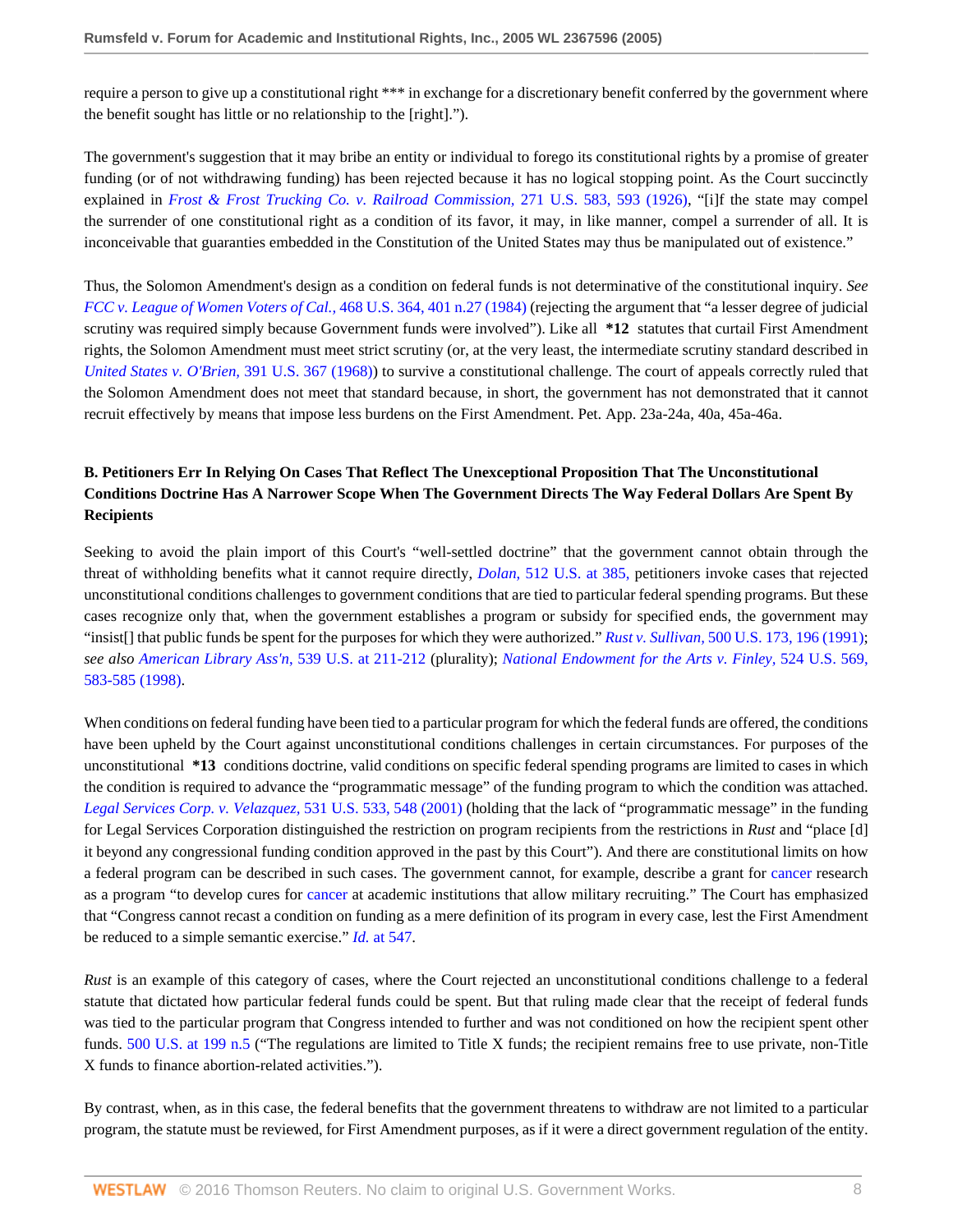This category of case is exemplified by *FCC v. League of Women Voters,* where the Court found that a federal statute prohibiting **\*14** noncommercial television stations from engaging in editorializing violated the First Amendment. There, the prohibition's tie to federal funds was irrelevant because the breadth of the prohibition extended well beyond the funding received without any justification. *See* [468 U.S. at 400-401](http://www.westlaw.com/Link/Document/FullText?findType=Y&serNum=1984132129&pubNum=0000780&originatingDoc=I6c8b24402f9d11dab072a248d584787d&refType=RP&fi=co_pp_sp_780_400&originationContext=document&vr=3.0&rs=cblt1.0&transitionType=DocumentItem&contextData=(sc.RelatedInfo)#co_pp_sp_780_400); *see also Rust*[, 500 U.S. at 197](http://www.westlaw.com/Link/Document/FullText?findType=Y&serNum=1991096316&pubNum=0000780&originatingDoc=I6c8b24402f9d11dab072a248d584787d&refType=RP&fi=co_pp_sp_780_197&originationContext=document&vr=3.0&rs=cblt1.0&transitionType=DocumentItem&contextData=(sc.RelatedInfo)#co_pp_sp_780_197) ("our 'unconstitutional conditions' cases involve situations in which the Government has \*\*\* effectively prohibit [ed] the recipient from engaging in the protected conduct outside the scope of the federally funded program"). Similarly, this Court held in *Harris v. McRae,* [448 U.S. 297 \(1980\),](http://www.westlaw.com/Link/Document/FullText?findType=Y&serNum=1980116807&pubNum=0000780&originatingDoc=I6c8b24402f9d11dab072a248d584787d&refType=RP&originationContext=document&vr=3.0&rs=cblt1.0&transitionType=DocumentItem&contextData=(sc.RelatedInfo)) that Congress could withhold federal assistance that would have paid for abortions for indigent women, but noted at the same time that "[a] substantial constitutional question would arise if Congress had attempted to withhold *all* Medicaid benefits from an otherwise eligible candidate simply because that candidate had exercised her constitutionally protected freedom to terminate her pregnancy by abortion." *Id.* [at 317](http://www.westlaw.com/Link/Document/FullText?findType=Y&serNum=1980116807&pubNum=0000780&originatingDoc=I6c8b24402f9d11dab072a248d584787d&refType=RP&fi=co_pp_sp_780_317&originationContext=document&vr=3.0&rs=cblt1.0&transitionType=DocumentItem&contextData=(sc.RelatedInfo)#co_pp_sp_780_317) n.19 (emphasis added).

The Solomon Amendment is in this second category because it is not limited to conditioning receipt of federal funds on how those federal funds are spent. Petitioners point to nothing in the record that suggests that any of the federal funds received by the academic institutions (or respondent FAIR's law school members) are directed for spending on recruitment services. Rather the Solomon Amendment is a condition attached to hundreds of discrete spending programs that have nothing at all to do with the recruitment of lawyers for the military. It therefore does not fall within the exception from the unconstitutional conditions doctrine for conditions that are tied to federal funding for particular programs.

# **\*15 C. Even If The Solomon Amendment Were Tied To The Way Particular Federal Funds Are Spent By A Recipient, It Would Still Be An Unconstitutional Condition Because It Aims To Suppress A Specific Viewpoint**

1. The unconstitutional conditions doctrine is not limited, as petitioners claim, to prohibiting only government conditions on funding that aim to suppress ideas that the government views as "dangerous." Pet. Br. 41 (citing *[National Endowment for the](http://www.westlaw.com/Link/Document/FullText?findType=Y&serNum=1998132146&pubNum=0000780&originatingDoc=I6c8b24402f9d11dab072a248d584787d&refType=RP&fi=co_pp_sp_780_587&originationContext=document&vr=3.0&rs=cblt1.0&transitionType=DocumentItem&contextData=(sc.RelatedInfo)#co_pp_sp_780_587) Arts v. Finley,* [524 U.S. 569, 587 \(1989\)\)](http://www.westlaw.com/Link/Document/FullText?findType=Y&serNum=1998132146&pubNum=0000780&originatingDoc=I6c8b24402f9d11dab072a248d584787d&refType=RP&fi=co_pp_sp_780_587&originationContext=document&vr=3.0&rs=cblt1.0&transitionType=DocumentItem&contextData=(sc.RelatedInfo)#co_pp_sp_780_587). Indeed, this Court has "emphasized that conditions upon public benefits cannot be sustained if they so operate, *whatever their purpose*, as to inhibit or deter the exercise of First Amendment freedoms." *Sherbert v. Verner,* [374 U.S. 398, 405 \(1963\)](http://www.westlaw.com/Link/Document/FullText?findType=Y&serNum=1963125396&pubNum=0000780&originatingDoc=I6c8b24402f9d11dab072a248d584787d&refType=RP&fi=co_pp_sp_780_405&originationContext=document&vr=3.0&rs=cblt1.0&transitionType=DocumentItem&contextData=(sc.RelatedInfo)#co_pp_sp_780_405) (emphasis added). Thus, in *Sherbert*, the Court held that the State could not deny unemployment benefits to a woman who refused to work on Saturdays when doing so would force her either to forgo her religious practice or to forfeit government benefits, even though the State did not disapprove of the woman's religion or view the religion as dangerous.

The Court has never held that conditions on federal funding are unconstitutional only if aimed at suppressing dangerous ideas. Petitioners rely on a section in *Finley* where the Court noted an apparent exception to the general rule that the government's motives are irrelevant in determining the constitutionality of a condition on federal funding because, there, Congress placed a condition on "competitive" funding for the arts that was intended to be used for the particular purpose of promoting "excellence" in art. The Court held that the First Amendment "certainly has application" in that context, but reasoned that the government had more latitude than if it were regulating art directly. Thus, the Court required only that the government "not 'ai[m] at the suppression of dangerous ideas,' and if a subsidy were 'manipulated' to have a 'coercive effect,' then relief could be appropriate." **\*16** [524 U.S. at 587.](http://www.westlaw.com/Link/Document/FullText?findType=Y&serNum=1998132146&pubNum=780&originatingDoc=I6c8b24402f9d11dab072a248d584787d&refType=RP&fi=co_pp_sp_780_587&originationContext=document&vr=3.0&rs=cblt1.0&transitionType=DocumentItem&contextData=(sc.RelatedInfo)#co_pp_sp_780_587) The Court also cautioned, however, that "a more pressing constitutional question would arise if Government funding resulted in the imposition of a disproportionate burden calculated to drive 'certain ideas or viewpoints from the marketplace.' " *Ibid.*

*Finley* thus means only that an invidious purpose on the part of the government is one ground (apparently distinct from assessing the "coercive effect" or "disproportionate burden") for invalidating a condition that curtails constitutional rights when the condition applies to a selective funding program, relates directly to the underlying purpose of the funding program, and applies to the use of only the federal funds themselves. This is not the situation with the Solomon Amendment. Unlike the statute in *Finley*, the government's condition here is not tied directly to a benefit that is awarded on subjective, competitive criteria. Instead, the condition imposed by the Solomon Amendment applies to a host of federal funds that themselves have no nexus to the First Amendment right that the government is seeking to have respondent FAIR's members abandon.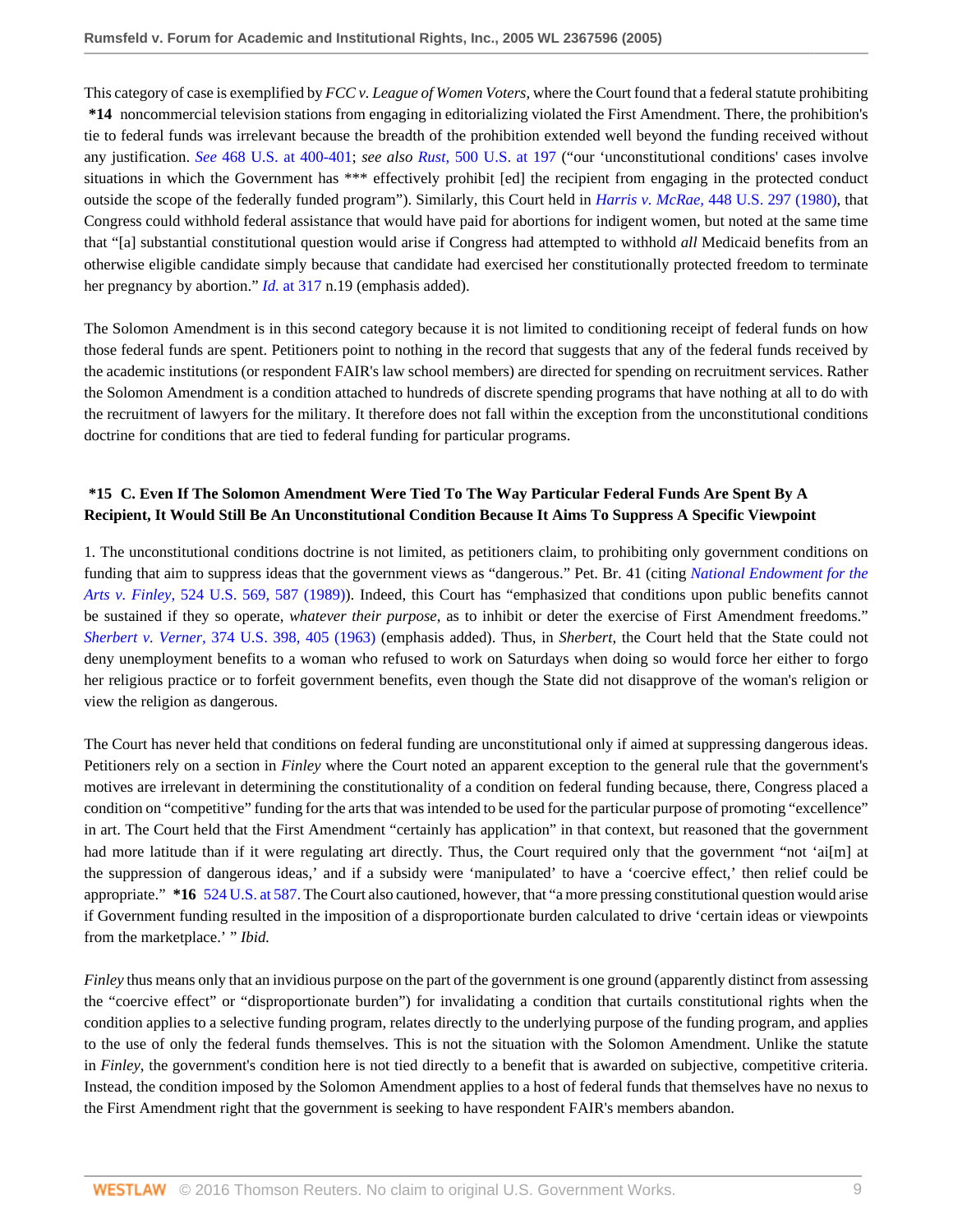2. Even if petitioners were correct that, as a result of *Finley*, the unconstitutional conditions doctrine applies only where the government intends to suppress a specific viewpoint, the Solomon Amendment would still be invalid. The government's assertion of a facially reasonable, even compelling, rationale for the Solomon Amendment - that it serves to promote military recruiting - cannot render the statute constitutional if the statute is "*in fact* based on the desire to suppress a specific point of view." *Cornelius v. NAACP,* [473 U.S. 788, 811-812 \(1985\)](http://www.westlaw.com/Link/Document/FullText?findType=Y&serNum=1985133738&pubNum=0000780&originatingDoc=I6c8b24402f9d11dab072a248d584787d&refType=RP&fi=co_pp_sp_780_811&originationContext=document&vr=3.0&rs=cblt1.0&transitionType=DocumentItem&contextData=(sc.RelatedInfo)#co_pp_sp_780_811) (emphasis added).

The government's claim that the statute is "entirely indifferent to an institution's reason for denying equal access," Pet. Br. 42, is belied by the express exemption in the text for institutions that exclude military recruiters because the institutions have a "longstanding policy of **\*17** pacifism based on historical religious affiliation." [10 U.S.C. § 983\(c\)\(2\)](http://www.westlaw.com/Link/Document/FullText?findType=L&pubNum=1000546&cite=10USCAS983&originatingDoc=I6c8b24402f9d11dab072a248d584787d&refType=RB&originationContext=document&vr=3.0&rs=cblt1.0&transitionType=DocumentItem&contextData=(sc.RelatedInfo)#co_pp_fcf30000ea9c4). That statutory exemption, added in 1996, for policies that are motivated by longstanding pacifism principles rather than nondiscrimination principles, unequivocally demonstrates that the viewpoint underlying an institution's policy that excludes military recruiters was dispositive to Congress. At bottom, Congress authorized federal funds to go to institutions that exclude military recruiters so long as it found acceptable the viewpoint supporting the institution's policy. *See* 142 Cong. Rec. 12,712-12,713 (1996) (Rep. Goodlatte) (explaining support for exemption for those not participating in military activities based upon their deeply found religious beliefs" because "I think if they are not simply antimilitary based upon a political position of the time but rather have that deep-seated opinion, then they should have that exemption and should still be able to apply for funds for legitimate scientific programs at their institutions").

The statutory exemption reflects the intent of Congress. *See United States v. Eichman,* [496 U.S. 310, 317 \(1990\)](http://www.westlaw.com/Link/Document/FullText?findType=Y&serNum=1990090452&pubNum=0000780&originatingDoc=I6c8b24402f9d11dab072a248d584787d&refType=RP&fi=co_pp_sp_780_317&originationContext=document&vr=3.0&rs=cblt1.0&transitionType=DocumentItem&contextData=(sc.RelatedInfo)#co_pp_sp_780_317) (examining "precise language" and "explicit exemption" in statute in determining Congress's intent). Congress made clear that an exclusion based on "antimilitary" opinion is not a disqualifying ground for receipt of federal funds, but that such an exclusion (or even limited access) is disqualifying when promulgated by an institution that refuses to be forced to support recruiting of its students by employers who discriminate against students on the basis of sexual orientation, in violation of the institution's stated policies and mission. *Cf.* 140 Cong. Rec. 11,442 (1994) (Rep. Engel) (explaining, in opposition to the Amendment generally, that "the denial of military recruiting on certain campuses is based not on an antimilitary ideological stance, but rather, on the principles of law" that "prohibit access to recruitment facilities to all employers who discriminate on the basis of sexual orientation, including the military").

**\*18** Moreover, the statute, by implication, and its implementing regulations by their express terms do not require the withholding of federal funds from academic institutions that exclude military recruiters so long as the institutions exclude all recruiters. *See* [32 C.F.R. § 216.4\(c\)\(3\)](http://www.westlaw.com/Link/Document/FullText?findType=L&pubNum=1000547&cite=32CFRS216.4&originatingDoc=I6c8b24402f9d11dab072a248d584787d&refType=RB&originationContext=document&vr=3.0&rs=cblt1.0&transitionType=DocumentItem&contextData=(sc.RelatedInfo)#co_pp_4b24000003ba5). They also allow federal funding to institutions that exclude military recruiters by relying on student interest to determine who to allow on campus and students express no interest in hearing from military recruiters. *See id.* [§ 216.4\(c\)\(6\)\(ii\).](http://www.westlaw.com/Link/Document/FullText?findType=L&pubNum=1000547&cite=32CFRS216.4&originatingDoc=I6c8b24402f9d11dab072a248d584787d&refType=RB&originationContext=document&vr=3.0&rs=cblt1.0&transitionType=DocumentItem&contextData=(sc.RelatedInfo)#co_pp_4b24000003ba5) Although these exceptions are viewpoint neutral, they make clear that it is an institution's viewpoint for limiting military recruiters' access, not the limitation itself, that is determinative of whether the institution is penalized by denial of federal funds.

3. The events surrounding the Solomon Amendment's passage confirm that the statute was motivated to suppress a particular point of view rather than to remove any significant barrier to military recruiting. The initial passage of the statute was opposed by the Department of Defense. The Department of Defense explained that the legislation was not needed in order to ensure the availability of qualified military recruits. *See* 140 Cong. Rec. 11,441 (1994) (Rep. Schroeder) (discussing views of Department of Defense).

Legislators who spoke in favor of the Solomon Amendment made clear that they supported the legislation because it would suppress policies that were motivated by a viewpoint with which they disagreed, *i.e.*, one that sought to protect students from discriminatory practices of employers, including the military. *See, e.g.*, 140 Cong. Rec. 11,441 (1994) (Rep. Pombo) ("A growing, and misguided, sense of moral superiority is creeping into the policies of colleges and universities in this country when it comes to such things as military recruiting \*\*\* on campus" and they "need to be put on notice that their policies of **\*19** ambivalence or hostility towards our Nation's armed services do not go unnoticed - either by this House or by the American people."); *id.* at 12,358 (Rep. Bereuter) ("In banning military recruiters, the universities are making wholly inappropriate value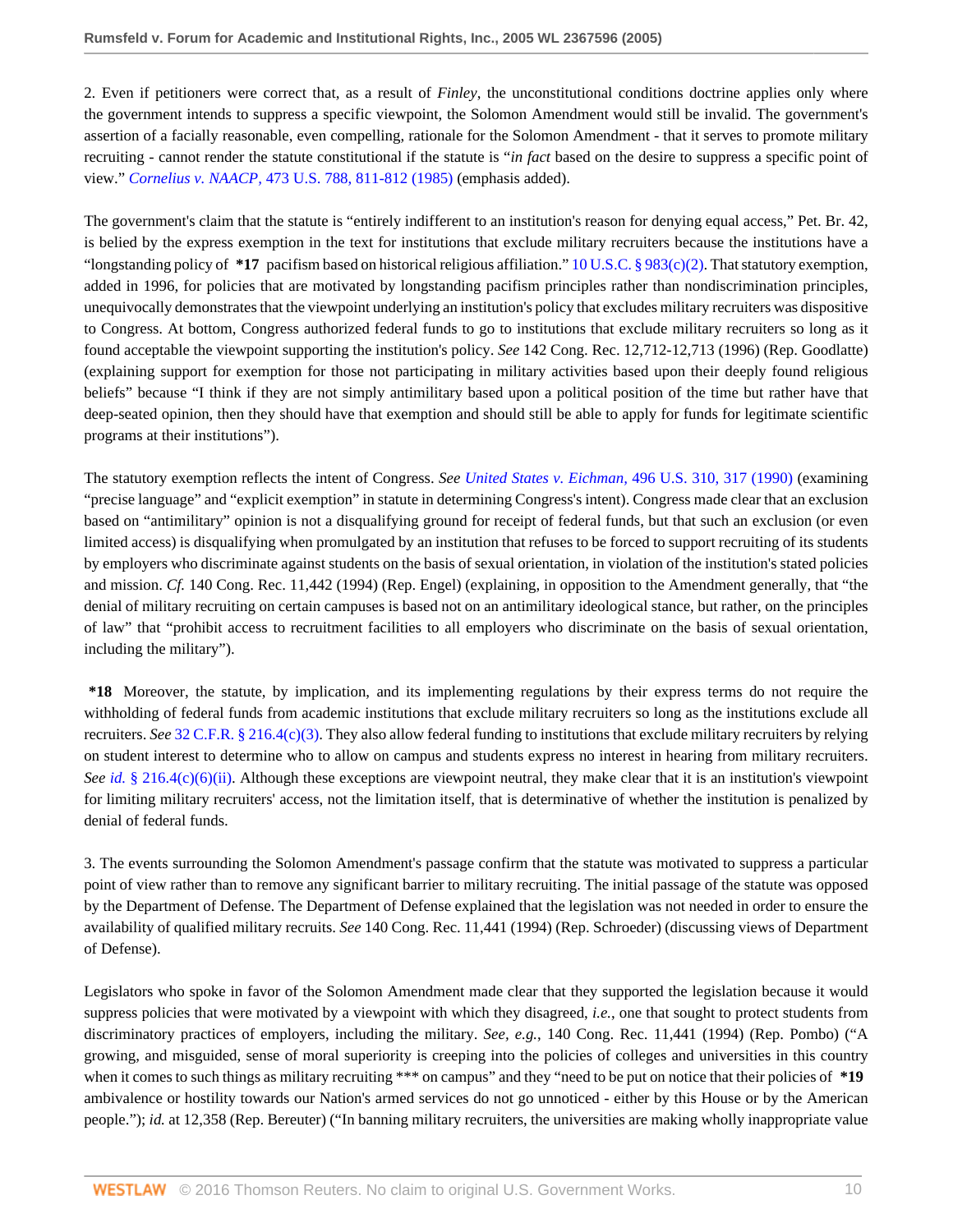judgments about the Armed Forces" by reacting to "the Pentagon's position on homosexuals in the military"); *id.* at 11,441 (Rep. Rohrbacher) (academic institutions that exclude military recruiters "insult our military personnel" and "do not care about our Nation's security," but instead "have given in to these political activists, who seek to use the military to achieve a domestic social agenda").

Members of Congress made clear that they supported the Solomon Amendment precisely because the threatened withholding of federal funds would "send a message" to academic institutions that excluded military recruiters based on opposition to the military's discriminatory employment policy. 141 Cong. Rec. 15,949 (1995) (Rep. Pombo); *see also id.* at 595 (Rep. Solomon) ("I am told by the Pentagon that schools across the country are getting the message and preparing to accommodate recruiters rather than lose their precious funding.").

# **II. The Unconstitutionality Of The Solomon Amendment Does Not Undermine The Constitutionally Valid Federal Spending Clause Statutes That Prohibit Federal Financial Assistance For Entities That Discriminate Against Individuals On The Basis Of Irrelevant Personal Characteristics**

Over the course of the past 40 years, Congress has exercised its authority under the Spending Clause, [Art. I, § 8, cl. 1](http://www.westlaw.com/Link/Document/FullText?findType=L&pubNum=1000546&cite=USCOARTIS8CL1&originatingDoc=I6c8b24402f9d11dab072a248d584787d&refType=LQ&originationContext=document&vr=3.0&rs=cblt1.0&transitionType=DocumentItem&contextData=(sc.RelatedInfo)), to prohibit federal funding of entities that discriminate on the basis of personal characteristics irrelevant **\*20** to individual ability or merit, in furtherance of the Equal Protection Clause's goal that each individual be judged "by his or her own merit and essential qualities." *Rice v. Cayetano,* [528 U.S. 495, 517 \(2000\)](http://www.westlaw.com/Link/Document/FullText?findType=Y&serNum=2000060016&pubNum=0000780&originatingDoc=I6c8b24402f9d11dab072a248d584787d&refType=RP&fi=co_pp_sp_780_517&originationContext=document&vr=3.0&rs=cblt1.0&transitionType=DocumentItem&contextData=(sc.RelatedInfo)#co_pp_sp_780_517). Although such federal civil rights statutes rely upon the analogous Spending Clause authority as the Solomon Amendment, these statutes are distinct from the Solomon Amendment in several respects material to the determination of their constitutionality under the unconstitutional conditions doctrine.

# **A. The Federal Civil Rights Statutes Further Compelling Governmental Interests, And May Be Constitutionally Mandated In Some Instances**

1. The foundational civil rights statute under the Spending Clause is Title VI of the Civil Rights Act of 1964, [42 U.S.C. § 2000d,](http://www.westlaw.com/Link/Document/FullText?findType=L&pubNum=1000546&cite=42USCAS2000D&originatingDoc=I6c8b24402f9d11dab072a248d584787d&refType=LQ&originationContext=document&vr=3.0&rs=cblt1.0&transitionType=DocumentItem&contextData=(sc.RelatedInfo)) which prohibits federal agencies from providing financial assistance to entities that discriminate on the basis of race, color, or national origin. This Court recognized in *Lau v. Nichols,* [414 U.S. 563 \(1974\)](http://www.westlaw.com/Link/Document/FullText?findType=Y&serNum=1974127117&pubNum=0000780&originatingDoc=I6c8b24402f9d11dab072a248d584787d&refType=RP&originationContext=document&vr=3.0&rs=cblt1.0&transitionType=DocumentItem&contextData=(sc.RelatedInfo)), that Congress enacted Title VI because "[s]imple justice requires that public funds, to which all taxpayers of all races contribute, not be spent in any fashion which encourages, entrenches, subsidizes, or results in racial discrimination." *Id.* [at 569](http://www.westlaw.com/Link/Document/FullText?findType=Y&serNum=1974127117&pubNum=0000780&originatingDoc=I6c8b24402f9d11dab072a248d584787d&refType=RP&fi=co_pp_sp_780_569&originationContext=document&vr=3.0&rs=cblt1.0&transitionType=DocumentItem&contextData=(sc.RelatedInfo)#co_pp_sp_780_569) (quoting 110 Cong. Rec. 6543 (1964) (Sen. Humphrey, quoting from President Kennedy's message to Congress)). *Lau* held that Title VI was a valid exercise of Congress's power under the Spending Clause "to fix the terms on which its money allotments to the States shall be disbursed." *Id.* [at 569](http://www.westlaw.com/Link/Document/FullText?findType=Y&serNum=1974127117&pubNum=0000780&originatingDoc=I6c8b24402f9d11dab072a248d584787d&refType=RP&fi=co_pp_sp_780_569&originationContext=document&vr=3.0&rs=cblt1.0&transitionType=DocumentItem&contextData=(sc.RelatedInfo)#co_pp_sp_780_569). [3](#page-14-2)

<span id="page-10-0"></span>**\*21** Congress subsequently used Title VI as a model for enactment of additional statutes that prohibit federal agencies from providing funds to entities that discriminate on the basis of other irrelevant personal characteristics. *See* Title IX of the Education Amendments of 1972, [20 U.S.C. § 1681 \(sex\);](http://www.westlaw.com/Link/Document/FullText?findType=L&pubNum=1000546&cite=20USCAS1681&originatingDoc=I6c8b24402f9d11dab072a248d584787d&refType=LQ&originationContext=document&vr=3.0&rs=cblt1.0&transitionType=DocumentItem&contextData=(sc.RelatedInfo)) Section 504 of the Rehabilitation Act of 1973, [29 U.S.C. § 794](http://www.westlaw.com/Link/Document/FullText?findType=L&pubNum=1000546&cite=29USCAS794&originatingDoc=I6c8b24402f9d11dab072a248d584787d&refType=LQ&originationContext=document&vr=3.0&rs=cblt1.0&transitionType=DocumentItem&contextData=(sc.RelatedInfo)) (disability); Age Discrimination Act of 1975,  $42$  $42$  U.S.C.  $\S$  6101 (age).<sup>4</sup>

<span id="page-10-1"></span>The federal civil rights statutes are valid exercises of Congress's authority under the Spending Clause and the Fourteenth Amendment to ensure that federal funds are not spent in support of policies that violate the letter and spirit of the Equal Protection Clause. This has been the uniform holding of the lower courts that have addressed the issue, all sustaining these statutes as valid Spending Clause legislation. *See, e.g., Barbour v. WMATA,* [374 F.3d 1161 \(D.C. Cir. 2004\),](http://www.westlaw.com/Link/Document/FullText?findType=Y&serNum=2004646968&pubNum=0000506&originatingDoc=I6c8b24402f9d11dab072a248d584787d&refType=RP&originationContext=document&vr=3.0&rs=cblt1.0&transitionType=DocumentItem&contextData=(sc.RelatedInfo)) *cert. denied*, [125 S. Ct. 1591](http://www.westlaw.com/Link/Document/FullText?findType=Y&serNum=2005683236&pubNum=0000708&originatingDoc=I6c8b24402f9d11dab072a248d584787d&refType=RP&originationContext=document&vr=3.0&rs=cblt1.0&transitionType=DocumentItem&contextData=(sc.RelatedInfo)) [\(2005\);](http://www.westlaw.com/Link/Document/FullText?findType=Y&serNum=2005683236&pubNum=0000708&originatingDoc=I6c8b24402f9d11dab072a248d584787d&refType=RP&originationContext=document&vr=3.0&rs=cblt1.0&transitionType=DocumentItem&contextData=(sc.RelatedInfo)) *Nieves-Marquez v. Puerto Rico,* [353 F.3d 108, 128-129 \(1st Cir. 2003\);](http://www.westlaw.com/Link/Document/FullText?findType=Y&serNum=2003944274&pubNum=0000506&originatingDoc=I6c8b24402f9d11dab072a248d584787d&refType=RP&fi=co_pp_sp_506_128&originationContext=document&vr=3.0&rs=cblt1.0&transitionType=DocumentItem&contextData=(sc.RelatedInfo)#co_pp_sp_506_128) *[Koslow v. Pennsylvania,](http://www.westlaw.com/Link/Document/FullText?findType=Y&serNum=2002533929&pubNum=0000506&originatingDoc=I6c8b24402f9d11dab072a248d584787d&refType=RP&fi=co_pp_sp_506_169&originationContext=document&vr=3.0&rs=cblt1.0&transitionType=DocumentItem&contextData=(sc.RelatedInfo)#co_pp_sp_506_169)* 302 F.3d 161, 169-171 [\(3d Cir. 2002\),](http://www.westlaw.com/Link/Document/FullText?findType=Y&serNum=2002533929&pubNum=0000506&originatingDoc=I6c8b24402f9d11dab072a248d584787d&refType=RP&fi=co_pp_sp_506_169&originationContext=document&vr=3.0&rs=cblt1.0&transitionType=DocumentItem&contextData=(sc.RelatedInfo)#co_pp_sp_506_169) *cert. denied*, [537 U.S. 1232 \(2003\)](http://www.westlaw.com/Link/Document/FullText?findType=Y&serNum=2002761347&pubNum=0000780&originatingDoc=I6c8b24402f9d11dab072a248d584787d&refType=RP&originationContext=document&vr=3.0&rs=cblt1.0&transitionType=DocumentItem&contextData=(sc.RelatedInfo)); *[Constantine v. George Mason Univ.,](http://www.westlaw.com/Link/Document/FullText?findType=Y&serNum=2006792459&pubNum=0000506&originatingDoc=I6c8b24402f9d11dab072a248d584787d&refType=RP&fi=co_pp_sp_506_493&originationContext=document&vr=3.0&rs=cblt1.0&transitionType=DocumentItem&contextData=(sc.RelatedInfo)#co_pp_sp_506_493)* 411 F.3d 474, 493 (4th Cir. 2005); *Miller v. Texas Tech Univ. Health Scis. Ctr.,* No. 02-10190, 2005 U.S. App. LEXIS 17244 (5th Cir. Aug. 15, 2005) (en banc); *Jim C. v. Arkansas Dep't of Educ.,* [235 F.3d 1079, 1084 \(8th Cir. 2000\)](http://www.westlaw.com/Link/Document/FullText?findType=Y&serNum=2000655194&pubNum=0000506&originatingDoc=I6c8b24402f9d11dab072a248d584787d&refType=RP&fi=co_pp_sp_506_1084&originationContext=document&vr=3.0&rs=cblt1.0&transitionType=DocumentItem&contextData=(sc.RelatedInfo)#co_pp_sp_506_1084) (en banc), *cert. denied*, [533 U.S. 949 \(2001\)](http://www.westlaw.com/Link/Document/FullText?findType=Y&serNum=2001271691&pubNum=0000780&originatingDoc=I6c8b24402f9d11dab072a248d584787d&refType=RP&originationContext=document&vr=3.0&rs=cblt1.0&transitionType=DocumentItem&contextData=(sc.RelatedInfo)); *[Lovell v.](http://www.westlaw.com/Link/Document/FullText?findType=Y&serNum=2002563761&pubNum=0000506&originatingDoc=I6c8b24402f9d11dab072a248d584787d&refType=RP&fi=co_pp_sp_506_1051&originationContext=document&vr=3.0&rs=cblt1.0&transitionType=DocumentItem&contextData=(sc.RelatedInfo)#co_pp_sp_506_1051) Chandler,* [303 F.3d 1039, 1051 \(9th Cir. 2002\),](http://www.westlaw.com/Link/Document/FullText?findType=Y&serNum=2002563761&pubNum=0000506&originatingDoc=I6c8b24402f9d11dab072a248d584787d&refType=RP&fi=co_pp_sp_506_1051&originationContext=document&vr=3.0&rs=cblt1.0&transitionType=DocumentItem&contextData=(sc.RelatedInfo)#co_pp_sp_506_1051) *cert. denied*, [537 U.S. 1105 \(2003\)](http://www.westlaw.com/Link/Document/FullText?findType=Y&serNum=2002651764&pubNum=0000780&originatingDoc=I6c8b24402f9d11dab072a248d584787d&refType=RP&originationContext=document&vr=3.0&rs=cblt1.0&transitionType=DocumentItem&contextData=(sc.RelatedInfo)); *[United States v. Louisiana,](http://www.westlaw.com/Link/Document/FullText?findType=Y&serNum=1988100393&pubNum=0000345&originatingDoc=I6c8b24402f9d11dab072a248d584787d&refType=RP&fi=co_pp_sp_345_652&originationContext=document&vr=3.0&rs=cblt1.0&transitionType=DocumentItem&contextData=(sc.RelatedInfo)#co_pp_sp_345_652)* 692 F. Supp. [642, 652 \(E.D. La. 1988\)](http://www.westlaw.com/Link/Document/FullText?findType=Y&serNum=1988100393&pubNum=0000345&originatingDoc=I6c8b24402f9d11dab072a248d584787d&refType=RP&fi=co_pp_sp_345_652&originationContext=document&vr=3.0&rs=cblt1.0&transitionType=DocumentItem&contextData=(sc.RelatedInfo)#co_pp_sp_345_652) (three-judge court).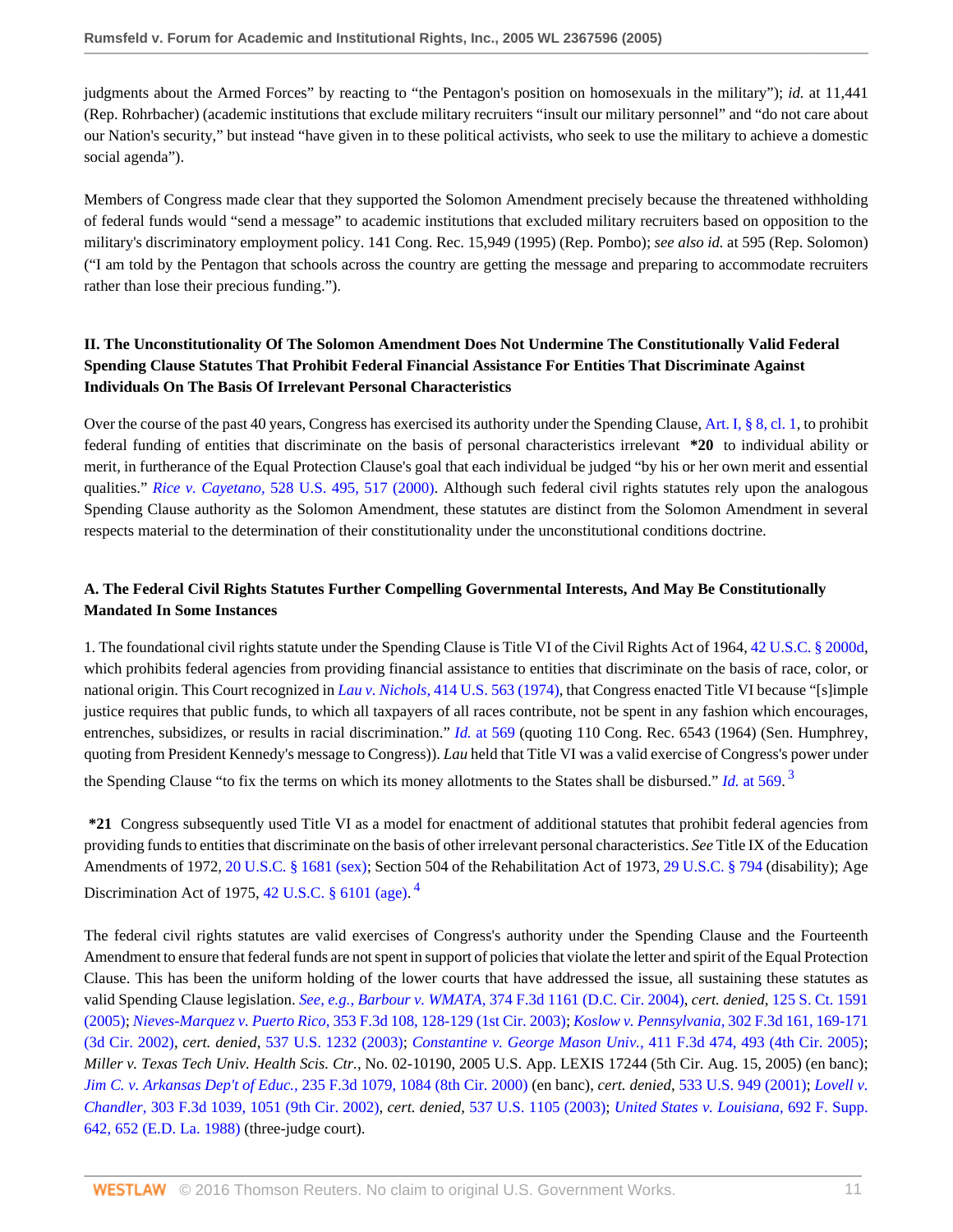**\*22** 2. This Court has made clear that the government has a compelling interest in avoiding funding private entities that discriminate against individuals on the basis of irrelevant personal characteristics. "It is beyond dispute that any public entity, state or federal, has a compelling interest in assuring that public dollars, drawn from the tax contributions of all citizens, do not serve to finance the evil of private prejudice." *[City of Richmond v. J. A. Croson Co.,](http://www.westlaw.com/Link/Document/FullText?findType=Y&serNum=1989012998&pubNum=0000780&originatingDoc=I6c8b24402f9d11dab072a248d584787d&refType=RP&fi=co_pp_sp_780_492&originationContext=document&vr=3.0&rs=cblt1.0&transitionType=DocumentItem&contextData=(sc.RelatedInfo)#co_pp_sp_780_492)* 488 U.S. 469, 492 (1989) (plurality); *see [Bob](http://www.westlaw.com/Link/Document/FullText?findType=Y&serNum=1983124276&pubNum=0000780&originatingDoc=I6c8b24402f9d11dab072a248d584787d&refType=RP&fi=co_pp_sp_780_591&originationContext=document&vr=3.0&rs=cblt1.0&transitionType=DocumentItem&contextData=(sc.RelatedInfo)#co_pp_sp_780_591) Jones Univ. v. United States,* [461 U.S. 574, 591, 593 \(1983\)](http://www.westlaw.com/Link/Document/FullText?findType=Y&serNum=1983124276&pubNum=0000780&originatingDoc=I6c8b24402f9d11dab072a248d584787d&refType=RP&fi=co_pp_sp_780_591&originationContext=document&vr=3.0&rs=cblt1.0&transitionType=DocumentItem&contextData=(sc.RelatedInfo)#co_pp_sp_780_591) ("Government has a fundamental, overriding interest in eradicating racial discrimination in education," which warrants denial of tax exemptions to discriminatory private schools because "[w]hen the Government grants exemptions or allows deductions all taxpayers are affected; the very fact of the exemption or deduction for the donor means that other taxpayers can be said to be indirect and vicarious 'donors'").  $\frac{5}{2}$  $\frac{5}{2}$  $\frac{5}{2}$ 

<span id="page-11-0"></span>Further, these civil rights statutes may, unlike the Solomon Amendment, reflect a constitutional prohibition against government funding of invidious private discrimination. *See Cooper v. Aaron,* [358 U.S. 1, 19 \(1958\)](http://www.westlaw.com/Link/Document/FullText?findType=Y&serNum=1958101036&pubNum=0000780&originatingDoc=I6c8b24402f9d11dab072a248d584787d&refType=RP&fi=co_pp_sp_780_19&originationContext=document&vr=3.0&rs=cblt1.0&transitionType=DocumentItem&contextData=(sc.RelatedInfo)#co_pp_sp_780_19) ("State support of segregated schools through any arrangement, **\*23** management, funds, or property cannot be squared with the [Fourteenth] Amendment's command that no State shall deny to any person within its jurisdiction the equal protection of the laws"); *[Norwood v. Harrison,](http://www.westlaw.com/Link/Document/FullText?findType=Y&serNum=1973126448&pubNum=0000780&originatingDoc=I6c8b24402f9d11dab072a248d584787d&refType=RP&fi=co_pp_sp_780_466&originationContext=document&vr=3.0&rs=cblt1.0&transitionType=DocumentItem&contextData=(sc.RelatedInfo)#co_pp_sp_780_466)* [413 U.S. 455, 466 \(1973\)](http://www.westlaw.com/Link/Document/FullText?findType=Y&serNum=1973126448&pubNum=0000780&originatingDoc=I6c8b24402f9d11dab072a248d584787d&refType=RP&fi=co_pp_sp_780_466&originationContext=document&vr=3.0&rs=cblt1.0&transitionType=DocumentItem&contextData=(sc.RelatedInfo)#co_pp_sp_780_466) ("A State may not grant the type of tangible financial aid here involved if that aid has a significant tendency to facilitate, reinforce, and support private discrimination."); *[Gilmore v. City of Montgomery,](http://www.westlaw.com/Link/Document/FullText?findType=Y&serNum=1974127214&pubNum=0000780&originatingDoc=I6c8b24402f9d11dab072a248d584787d&refType=RP&fi=co_pp_sp_780_569&originationContext=document&vr=3.0&rs=cblt1.0&transitionType=DocumentItem&contextData=(sc.RelatedInfo)#co_pp_sp_780_569)* 417 U.S. 556, 569 [\(1974\)](http://www.westlaw.com/Link/Document/FullText?findType=Y&serNum=1974127214&pubNum=0000780&originatingDoc=I6c8b24402f9d11dab072a248d584787d&refType=RP&fi=co_pp_sp_780_569&originationContext=document&vr=3.0&rs=cblt1.0&transitionType=DocumentItem&contextData=(sc.RelatedInfo)#co_pp_sp_780_569) ( "The constitutional obligation of the State 'requires it to steer clear not only of operating the old dual system of racially segregated schools but also of giving significant aid to institutions that practice racial or other invidious discrimination.' "); *United States v. Virginia,* [518 U.S. 515, 599 \(1996\)](http://www.westlaw.com/Link/Document/FullText?findType=Y&serNum=1996141696&pubNum=0000780&originatingDoc=I6c8b24402f9d11dab072a248d584787d&refType=RP&fi=co_pp_sp_780_599&originationContext=document&vr=3.0&rs=cblt1.0&transitionType=DocumentItem&contextData=(sc.RelatedInfo)#co_pp_sp_780_599) (Scalia, J., dissenting) (suggesting that the Court's cases mandate a holding that "the government itself would be violating the Constitution by providing state support to single-sex colleges").

The government's compelling interest in not funding invidious private discrimination is bolstered by the fact that the Constitution grants scant protection to the right of private entities to discriminate against individuals on the basis of irrelevant personal characteristics. *See [Hishon v. King & Spalding,](http://www.westlaw.com/Link/Document/FullText?findType=Y&serNum=1984124905&pubNum=0000780&originatingDoc=I6c8b24402f9d11dab072a248d584787d&refType=RP&fi=co_pp_sp_780_78&originationContext=document&vr=3.0&rs=cblt1.0&transitionType=DocumentItem&contextData=(sc.RelatedInfo)#co_pp_sp_780_78)* 467 U.S. 69, 78 (1984) (" '[I]nvidious private discrimination may be characterized as a form of exercising freedom of association protected by the First Amendment, but it has never been accorded affirmative constitutional protections.' There is no constitutional right, for example, to discriminate in the selection of who may attend a private school or join a labor union."); *Runyon v. McCrary,* [427 U.S. 160, 176 \(1976\)](http://www.westlaw.com/Link/Document/FullText?findType=Y&serNum=1976142425&pubNum=0000780&originatingDoc=I6c8b24402f9d11dab072a248d584787d&refType=RP&fi=co_pp_sp_780_176&originationContext=document&vr=3.0&rs=cblt1.0&transitionType=DocumentItem&contextData=(sc.RelatedInfo)#co_pp_sp_780_176) (some). Thus, even where the government has the constitutional discretion whether to fund a discriminatory entity, it may elect not to do so simply to avoid supporting discriminatory entities. *Cf. Norwood*[, 413 U.S. at 463](http://www.westlaw.com/Link/Document/FullText?findType=Y&serNum=1973126448&pubNum=0000780&originatingDoc=I6c8b24402f9d11dab072a248d584787d&refType=RP&fi=co_pp_sp_780_463&originationContext=document&vr=3.0&rs=cblt1.0&transitionType=DocumentItem&contextData=(sc.RelatedInfo)#co_pp_sp_780_463) ("That the Constitution may compel toleration of private discrimination in some circumstances does not mean that it requires state support for such discrimination."); **\*24** *[Boy Scouts](http://www.westlaw.com/Link/Document/FullText?findType=Y&serNum=2003483307&pubNum=0000506&originatingDoc=I6c8b24402f9d11dab072a248d584787d&refType=RP&fi=co_pp_sp_506_97&originationContext=document&vr=3.0&rs=cblt1.0&transitionType=DocumentItem&contextData=(sc.RelatedInfo)#co_pp_sp_506_97) of Am. v. Wyman,* [335 F.3d 80, 97-98 \(2d Cir. 2003\),](http://www.westlaw.com/Link/Document/FullText?findType=Y&serNum=2003483307&pubNum=0000506&originatingDoc=I6c8b24402f9d11dab072a248d584787d&refType=RP&fi=co_pp_sp_506_97&originationContext=document&vr=3.0&rs=cblt1.0&transitionType=DocumentItem&contextData=(sc.RelatedInfo)#co_pp_sp_506_97) *cert. denied*, [541 U.S. 903 \(2004\)](http://www.westlaw.com/Link/Document/FullText?findType=Y&serNum=2004052086&pubNum=0000780&originatingDoc=I6c8b24402f9d11dab072a248d584787d&refType=RP&originationContext=document&vr=3.0&rs=cblt1.0&transitionType=DocumentItem&contextData=(sc.RelatedInfo)).

## **B. The Civil Rights Statutes Do Not Seek Merely To Alter The Behavior Of Fund Recipients, But To Protect The Rights Of All Of The Government's Taxpayers, Including Those Who Are Victims Of The Recipient's Discrimination**

The civil rights statutes that prohibit federal funding of entities that engage in invidious discrimination against individuals are distinct from the Solomon Amendment also because the primary goal of the civil rights statutes is to prevent the federal government, and its taxpayers, from funding such discrimination. *See [Cannon v. University of Chicago,](http://www.westlaw.com/Link/Document/FullText?findType=Y&serNum=1979135113&pubNum=0000780&originatingDoc=I6c8b24402f9d11dab072a248d584787d&refType=RP&fi=co_pp_sp_780_704&originationContext=document&vr=3.0&rs=cblt1.0&transitionType=DocumentItem&contextData=(sc.RelatedInfo)#co_pp_sp_780_704)* 441 U.S. 677, 704 [\(1979\)](http://www.westlaw.com/Link/Document/FullText?findType=Y&serNum=1979135113&pubNum=0000780&originatingDoc=I6c8b24402f9d11dab072a248d584787d&refType=RP&fi=co_pp_sp_780_704&originationContext=document&vr=3.0&rs=cblt1.0&transitionType=DocumentItem&contextData=(sc.RelatedInfo)#co_pp_sp_780_704) ("Congress wanted to avoid the use of federal resources to support discriminatory practices"). And the only way to achieve that compelling interest (narrowly tailored or otherwise) is to deny federal funds to entities that discriminate. *Cf. Bob Jones Univ.*[, 461 U.S. at 604](http://www.westlaw.com/Link/Document/FullText?findType=Y&serNum=1983124276&pubNum=0000780&originatingDoc=I6c8b24402f9d11dab072a248d584787d&refType=RP&fi=co_pp_sp_780_604&originationContext=document&vr=3.0&rs=cblt1.0&transitionType=DocumentItem&contextData=(sc.RelatedInfo)#co_pp_sp_780_604) ("no 'less restrictive means' are available to achieve the governmental interest" in avoiding subsidizing discrimination than to not subsidize discrimination).

The injury to taxpayers from government funding of invidiously discriminatory entities is not merely a matter of citizens' disagreement with a private institution's policies. Rather, government funding of discriminatory entities would force some taxpayers to subsidize an organization that they, themselves, could not benefit from simply because of irrelevant personal characteristics.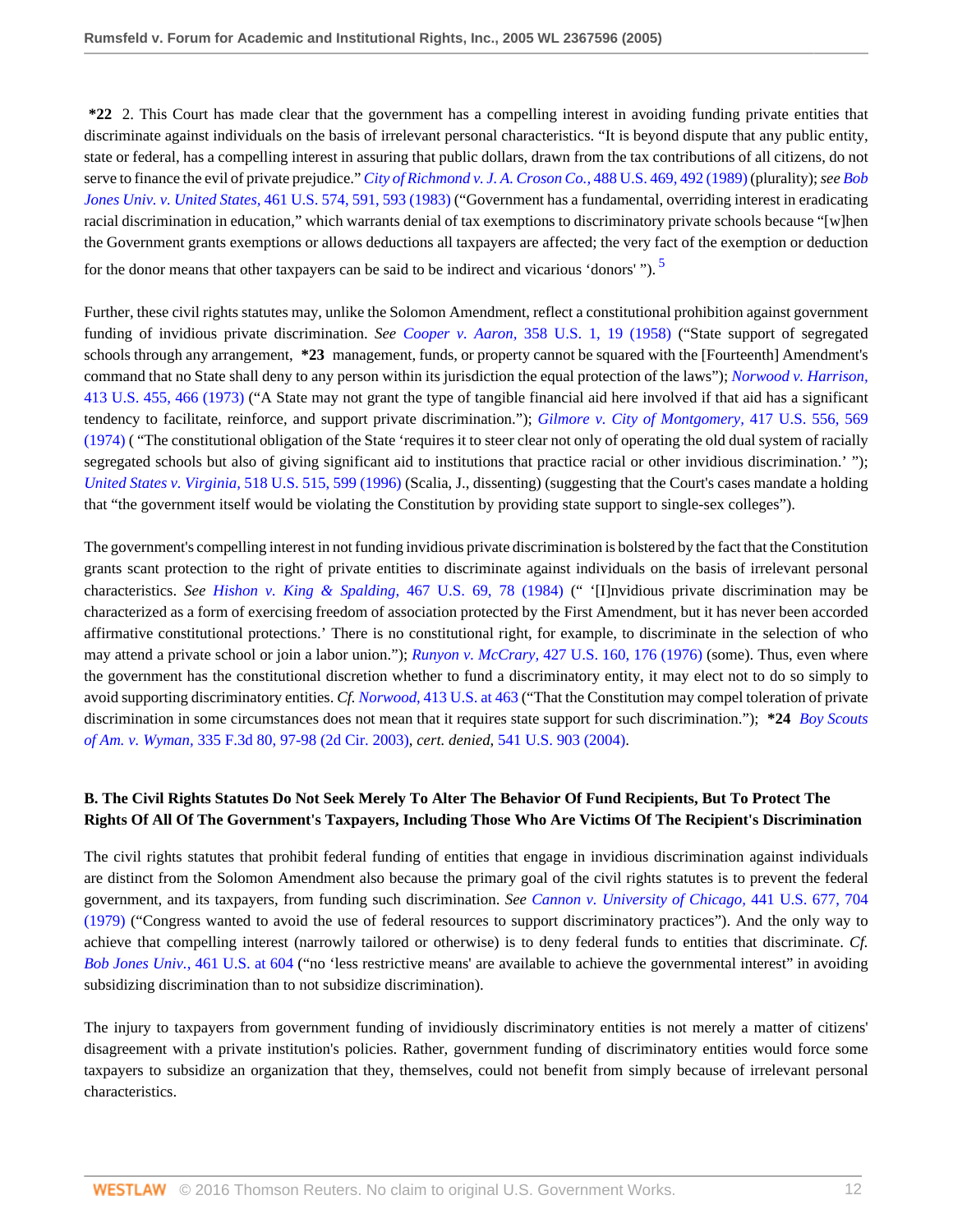No such claims can be made if some portion of the public objected to the limitations placed by academic institutions on the access allowed recruiters for the military and other employers who discriminate. Although recruiters *qua* recruiters might be barred from campuses, **\*25** that would be only in the context of recruiting activities, not as individuals or taxpayers and not based on irrelevant personal characteristics.

The Solomon Amendment was enacted solely to change behavior of academic institutions and to punish those that did not change. The government does not claim that federal funding of such entities, itself, imposes any independent injury on the federal government. The only legitimate interest purportedly underlying the Solomon Amendment is an instrumental one - the use of the significant federal purse strings to coerce academic institutions to speak for and associate with a discriminatory employer.

That is distinct from the civil rights statutes that Congress enacted pursuant to its Spending Clause authority to prohibit federal financial support of entities that invidiously discriminate against individuals. And this case is therefore distinct from the Court's cursory rejection of a First Amendment challenge to Title IX in *[Grove City College v. Bell,](http://www.westlaw.com/Link/Document/FullText?findType=Y&serNum=1984110000&pubNum=0000780&originatingDoc=I6c8b24402f9d11dab072a248d584787d&refType=RP&originationContext=document&vr=3.0&rs=cblt1.0&transitionType=DocumentItem&contextData=(sc.RelatedInfo))* 465 U.S. 555 (1984), which was warranted because of the government's compelling interest in avoiding funding private discrimination. Grove City College had argued that, even if it were deemed to receive federal financial assistance and was thus covered by Title IX's proscription against sex discrimination, Title IX could not be applied to it because to do so would infringe its First Amendment right to be free to choose whether to discriminate on the basis of sex "without government compulsion." Pet. Br., *Grove City College v. Bell,* No. 82-792, at 47-50. Grove City did not rely on the unconstitutional conditions cases (or, in fact, any First Amendment cases) in its brief. When the Court rejected Grove City's argument, it explained that "Congress is free to attach *reasonable* and unambiguous conditions to federal financial assistance **\*26** that educational institutions are not obligated to accept." [465 U.S.](http://www.westlaw.com/Link/Document/FullText?findType=Y&serNum=1984110000&pubNum=0000780&originatingDoc=I6c8b24402f9d11dab072a248d584787d&refType=RP&fi=co_pp_sp_780_575&originationContext=document&vr=3.0&rs=cblt1.0&transitionType=DocumentItem&contextData=(sc.RelatedInfo)#co_pp_sp_780_575) [at 575](http://www.westlaw.com/Link/Document/FullText?findType=Y&serNum=1984110000&pubNum=0000780&originatingDoc=I6c8b24402f9d11dab072a248d584787d&refType=RP&fi=co_pp_sp_780_575&originationContext=document&vr=3.0&rs=cblt1.0&transitionType=DocumentItem&contextData=(sc.RelatedInfo)#co_pp_sp_780_575) (emphasis added).

That sentence is not, however, the definitive statement of the general limits that the Constitution places on denial of federal funds to academic institutions that refuse to exercise their constitutional rights in a manner desired by the federal government, other than in the circumstance of discrimination against taxpayers based on personal characteristics. Other than that unique area of avoiding federal funding of such discriminatory institutions, there is no indication of any broader reach, much less any indication of an overruling of the entire unconstitutional conditions doctrine. Indeed, the only authority cited by the Court to support that proposition in *Grove City* was *[Pennhurst State School & Hospital v. Halderman,](http://www.westlaw.com/Link/Document/FullText?findType=Y&serNum=1981117224&pubNum=0000780&originatingDoc=I6c8b24402f9d11dab072a248d584787d&refType=RP&fi=co_pp_sp_780_17&originationContext=document&vr=3.0&rs=cblt1.0&transitionType=DocumentItem&contextData=(sc.RelatedInfo)#co_pp_sp_780_17)* 451 U.S. 1, 17 (1981), which involves only Congress's authority under the Spending Clause, and is not part of the large body of existing case law expounding the unconstitutional conditions doctrine.

*Grove City* reflects this Court's deep-seated understanding that non-discrimination conditions on financial assistance are constitutional because a proscription on discrimination based on an irrelevant personal characteristic, such as sex, furthers the compelling governmental interest in not subsidizing such discrimination and is the only means to achieve that interest. The Solomon Amendment, by contrast, was intended solely to alter the behavior of academic institutions to force them to disseminate the government's message, rather than to ensure that taxpayers' dollars not subsidize activities that certain taxpayers do not have an equal opportunity in which to participate due to discrimination.

# **\*27 C. Discrimination, Unlike The Recruiting At Issue In This Case, Cannot Easily Be Cabined Within One Program And Thus Entity-Wide Conditions Are Necessary To Further The Government's Anti-Discrimination Goal But Not Its Interest In Military Recruiting**

Petitioners note (Pet. Br. 43 n.7) that the federal civil rights statutes, like the Solomon Amendment, all apply to the entirety of an entity that receives federal funds, and not just to the particular program that is directly supported by the federal funds. But the extension of the federal civil rights statutes to prohibit funding to the entirety of an entity was rooted in unique features about the nature of discrimination against individuals that justifies the reach of those statutes but does not justify the Solomon Amendment's similar coverage.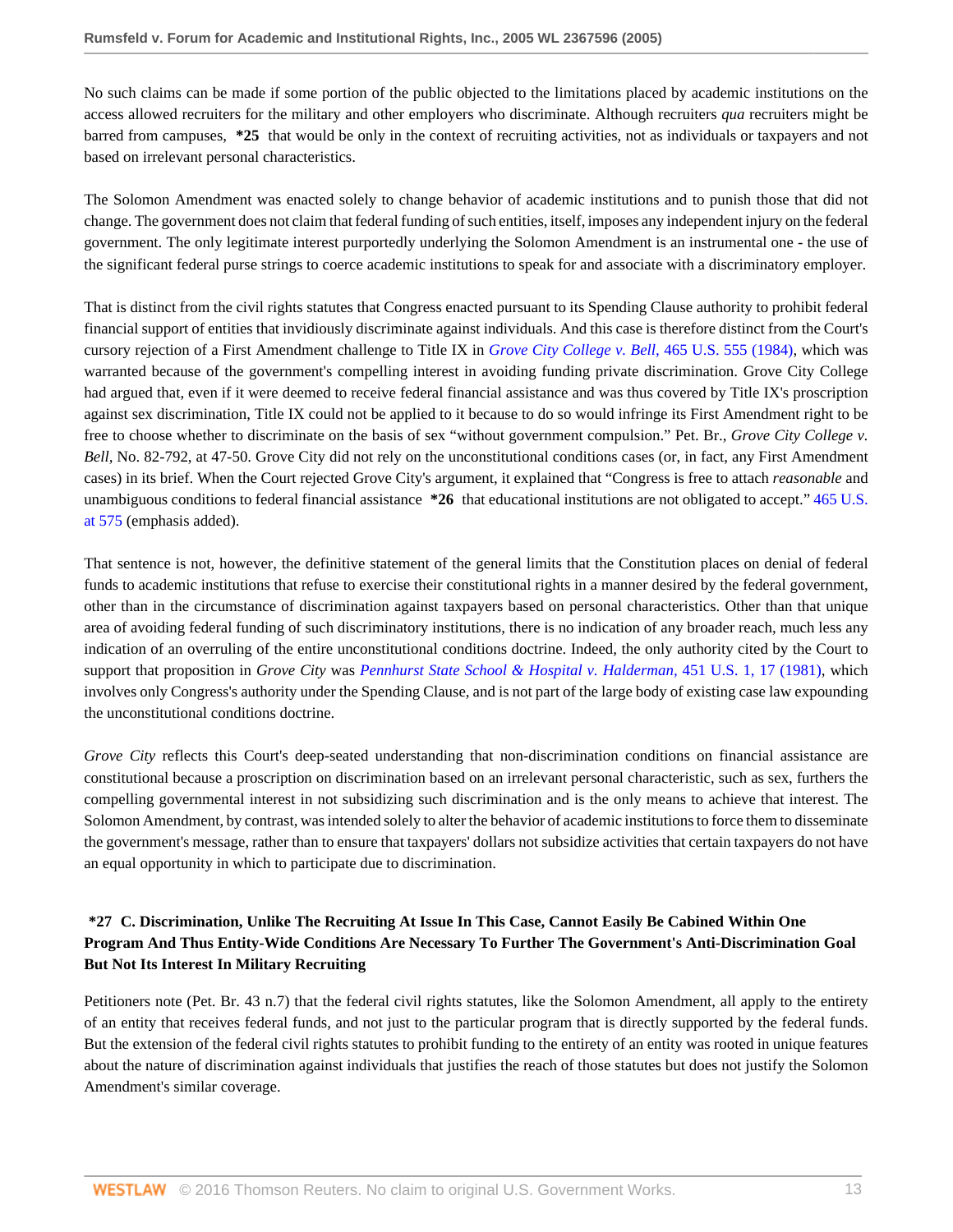Congress extended the scope of the funding condition in response to this Court's holding in *Grove City* that the term "program or activity" as used in Title IX was limited to the recipient's program that accepted the money, and did not apply the non-discrimination prohibition to the entire institution. Following that ruling, Congress engaged in extensive hearings and deliberations that culminated in enactment of the Civil Rights Restoration Act of 1987, [Pub. L. No. 100-259, 102 Stat. 28](http://www.westlaw.com/Link/Document/FullText?findType=l&pubNum=1077005&cite=UUID(I147EBD1102-C648629E98B-13D7B57618A)&originatingDoc=I6c8b24402f9d11dab072a248d584787d&refType=SL&originationContext=document&vr=3.0&rs=cblt1.0&transitionType=DocumentItem&contextData=(sc.RelatedInfo)) [\(1988\).](http://www.westlaw.com/Link/Document/FullText?findType=l&pubNum=1077005&cite=UUID(I147EBD1102-C648629E98B-13D7B57618A)&originatingDoc=I6c8b24402f9d11dab072a248d584787d&refType=SL&originationContext=document&vr=3.0&rs=cblt1.0&transitionType=DocumentItem&contextData=(sc.RelatedInfo)) That statute defines the term "program or activity" in Title VI, Title IX, Section 504, and the Age Discrimination Act to mean, for governmental entities, "all of the operations of a department, agency, special purpose district, or other instrumentality of a State or of a local government \*\*\* any part of which is extended Federal financial assistance." [42 U.S.C. § 2000d-4a\(1\)](http://www.westlaw.com/Link/Document/FullText?findType=L&pubNum=1000546&cite=42USCAS2000D-4A&originatingDoc=I6c8b24402f9d11dab072a248d584787d&refType=RB&originationContext=document&vr=3.0&rs=cblt1.0&transitionType=DocumentItem&contextData=(sc.RelatedInfo)#co_pp_957e0000bdb05) [\(A\);](http://www.westlaw.com/Link/Document/FullText?findType=L&pubNum=1000546&cite=42USCAS2000D-4A&originatingDoc=I6c8b24402f9d11dab072a248d584787d&refType=RB&originationContext=document&vr=3.0&rs=cblt1.0&transitionType=DocumentItem&contextData=(sc.RelatedInfo)#co_pp_957e0000bdb05) [20 U.S.C. § 1687\(1\)\(a\)](http://www.westlaw.com/Link/Document/FullText?findType=L&pubNum=1000546&cite=20USCAS1687&originatingDoc=I6c8b24402f9d11dab072a248d584787d&refType=RB&originationContext=document&vr=3.0&rs=cblt1.0&transitionType=DocumentItem&contextData=(sc.RelatedInfo)#co_pp_f1c50000821b0); [29 U.S.C. § 794\(b\)\(1\)\(A\)](http://www.westlaw.com/Link/Document/FullText?findType=L&pubNum=1000546&cite=29USCAS794&originatingDoc=I6c8b24402f9d11dab072a248d584787d&refType=RB&originationContext=document&vr=3.0&rs=cblt1.0&transitionType=DocumentItem&contextData=(sc.RelatedInfo)#co_pp_8b16000077793); [42 U.S.C. § 6107\(4\)\(A\).](http://www.westlaw.com/Link/Document/FullText?findType=L&pubNum=1000546&cite=42USCAS6107&originatingDoc=I6c8b24402f9d11dab072a248d584787d&refType=RB&originationContext=document&vr=3.0&rs=cblt1.0&transitionType=DocumentItem&contextData=(sc.RelatedInfo)#co_pp_5e3c000005b05)

Congress thus determined that the infectious nature of discriminatory policies demanded that the denial of government support for an institution engaging in **\*28** discrimination be institution-wide rather than program specific. This Court had previously reached the same conclusion under the Constitution. *See Norwood*[, 413 U.S. at 468-469](http://www.westlaw.com/Link/Document/FullText?findType=Y&serNum=1973126448&pubNum=0000780&originatingDoc=I6c8b24402f9d11dab072a248d584787d&refType=RP&fi=co_pp_sp_780_468&originationContext=document&vr=3.0&rs=cblt1.0&transitionType=DocumentItem&contextData=(sc.RelatedInfo)#co_pp_sp_780_468) ("[L]egitimate educational function cannot be isolated from discriminatory practices \*\*\* [D]iscriminatory treatment exerts a pervasive influence on the entire educational process."); *Bob Jones Univ.*[, 461 U.S. at 592](http://www.westlaw.com/Link/Document/FullText?findType=Y&serNum=1983124276&pubNum=0000780&originatingDoc=I6c8b24402f9d11dab072a248d584787d&refType=RP&fi=co_pp_sp_780_592&originationContext=document&vr=3.0&rs=cblt1.0&transitionType=DocumentItem&contextData=(sc.RelatedInfo)#co_pp_sp_780_592) ("The *institution's* purpose must not be so at odds with the common community conscience as to undermine any public benefit that might otherwise be conferred." (emphasis added)).

When Congress was considering the extension of the federal civil rights statutes funding restrictions to the entirety of an entity, there were findings that restrictions specific just to a particular program at an institution would still risk the public perception that the government endorses discrimination. *See Civil Rights Act of 1984: Joint Hearings on H.R. 5490 Before the House Comm. on Educ. & Labor and the Subcomm. on Civil and Const. Rights of the House Comm. on the Judiciary*, 98th Cong. 39 (1984) (statement of Rep. Anderson) ("Our failure to clarify the intent of these statutes would be tantamount to condoning discrimination at colleges and universities benefitting [sic] from Federal assistance.") [hereinafter 1984 House Hearings]; *id.* at 157 (statement of Arthur Fleming, Chairman, Citizens Commission on Civil Rights) ("We would not only be tolerating, we would be putting an official stamp of approval on discriminatory practices by institutions that are helping the Federal Government to discharge its responsibilities to its citizens."); *Civil Rights Restoration Act of 1987: Hearings Before the Senate Comm. on Labor & Human Resources*, 100th Cong. 7 (1987) (statement of Sen. Metzenbaum) ("It is impossible to compartmentalize discrimination. If one part of an institution discriminates, then the entire institution is tainted by that discrimination.").

**\*29** In addition, from a practical perspective, allowing discrimination in one program undermines the benefits of prohibiting discrimination in another program, because only partial discouragement to students defeats the government's interest in equal access to educational opportunities. *See* 131 Cong. Rec. 2156-2157 (1985) (Sen. Packwood) ("[D]iscrimination in education is subtle but pernicious, affecting its victims for the entirety of their lives. The absurdity of the result [in *Grove City*] is apparent. It is of little use to bar discrimination in the financial aid program of an institution if a woman cannot gain admittance to, or participate in, the institution because of its other discriminatory policies and practices."); 130 Cong. Rec. 9260 (1984) (Sen. Dole) ("What difference does it make to a disabled student if the student financial aid office is in compliance with section 504, if none of the school's academic programs are accessible."); 1984 House Hearings, *supra*, at 18 (statement of Rep. Panetta) ("If you have discrimination in one aspect of an institution's operations, there is just no question that it infects the operations of the entire institution. \*\*\* You can't have discrimination in simply one aspect and hope that somehow it doesn't impact on other areas."). Accordingly, the anti-discrimination conditions on federal funding are necessary to advance the government's compelling interest.

In contrast, such considerations cannot support the argument that restrictions on an entire academic institution are required to promote military recruiting. Any claim that funding restrictions on an entire academic institution, including divergent research programs throughout the campus, is the only means to convince the institution to increase access of military recruiters to a particular program, hinges on the blunt instrument of unlawful coercion.

### **\*30 CONCLUSION**